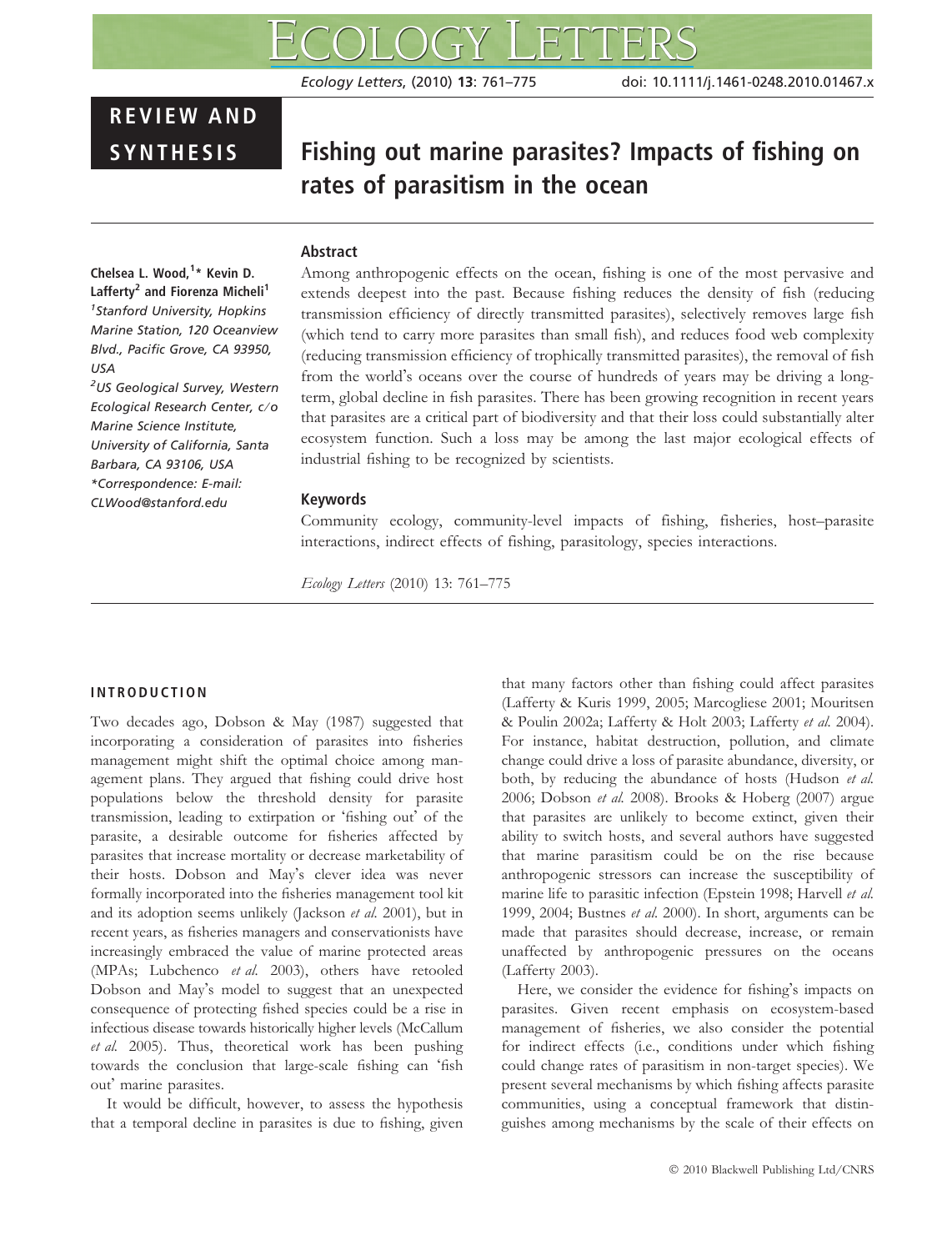ecosystems (i.e., on population vs. community processes) and whether they increase or decrease rates of parasitism (Fig. 1). We do not consider the reciprocal impacts of parasites on fisheries, a topic that has received some attention in the fisheries literature and is beyond the scope of this work.

We use the term 'parasite' to refer all natural enemies that exploit only one victim in a single life stage (i.e., to distinguish from predators, which exploit many victims) and that rely upon infectious processes to find new hosts. Our definition therefore includes 'typical parasites' (sometimes called 'macroparasites'), as well as organisms that are commonly considered 'pathogens' or 'microparasites' (Lafferty & Kuris 2002). The dividing line between the two groups concerns the intensity-dependence of host pathology: for 'typical parasites', pathology increases in severity with the number of independent infection events, but no such relationship exists for 'pathogens', because they multiply within their host.

We define the impacts of 'fishing' narrowly, as the removal of wild fish and invertebrates from the ocean. We therefore exclude from consideration several additional ways in which the fishing industry can affect the abundance and diversity of marine parasites, including habitat destruction, introduction of exotic parasites, relocation of native parasites from high-infection to low-infection areas, and concentration of parasites by aquaculture operations. Although these other impacts may be important, fish removal itself is perhaps the most pervasive human influence on the oceans, being globally distributed and having affected marine ecosystems for hundreds of years (Jackson et al. 2001).

This review suggests that, although its effects can be divergent and complex, fishing will generally tend to reduce the abundance and diversity of parasites as predicted by Dobson & May (1987). Given the ubiquity of overfishing, it seems likely that humans have rearranged the distribution patterns of marine parasites, with important consequences for ecosystems.

#### HOST POPULATION PROCESSES

The impacts of fishing, as defined here, occur largely at the population level. However, population-level impacts of fishing can either increase or decrease the abundance of parasites. We begin by reviewing theoretical predictions and empirical studies addressing the question of whether fishing a single host population can change the abundance of that host population's parasites. A key driver of this relationship is the extent to which the individuals removed by a fishery depart from a random sample of the population.



Figure 1 Impacts (a-h) of fishing on rates of marine parasitism. Impacts described in the left region of the diagram tend to decrease rates of parasitism  $(-$  parasites), while impacts described in right region tend to increase rates of parasitism (+ parasites). Impacts described in the top region of the diagram tend to act on host populations, while impacts described in the bottom region tend to act on communities in which hosts are embedded. Actions taken by fisheries are denoted in dark blue boxes and epidemiologically relevant impacts of each action are denoted in light blue boxes. See in-text citations for further explanation of each impact (a–h).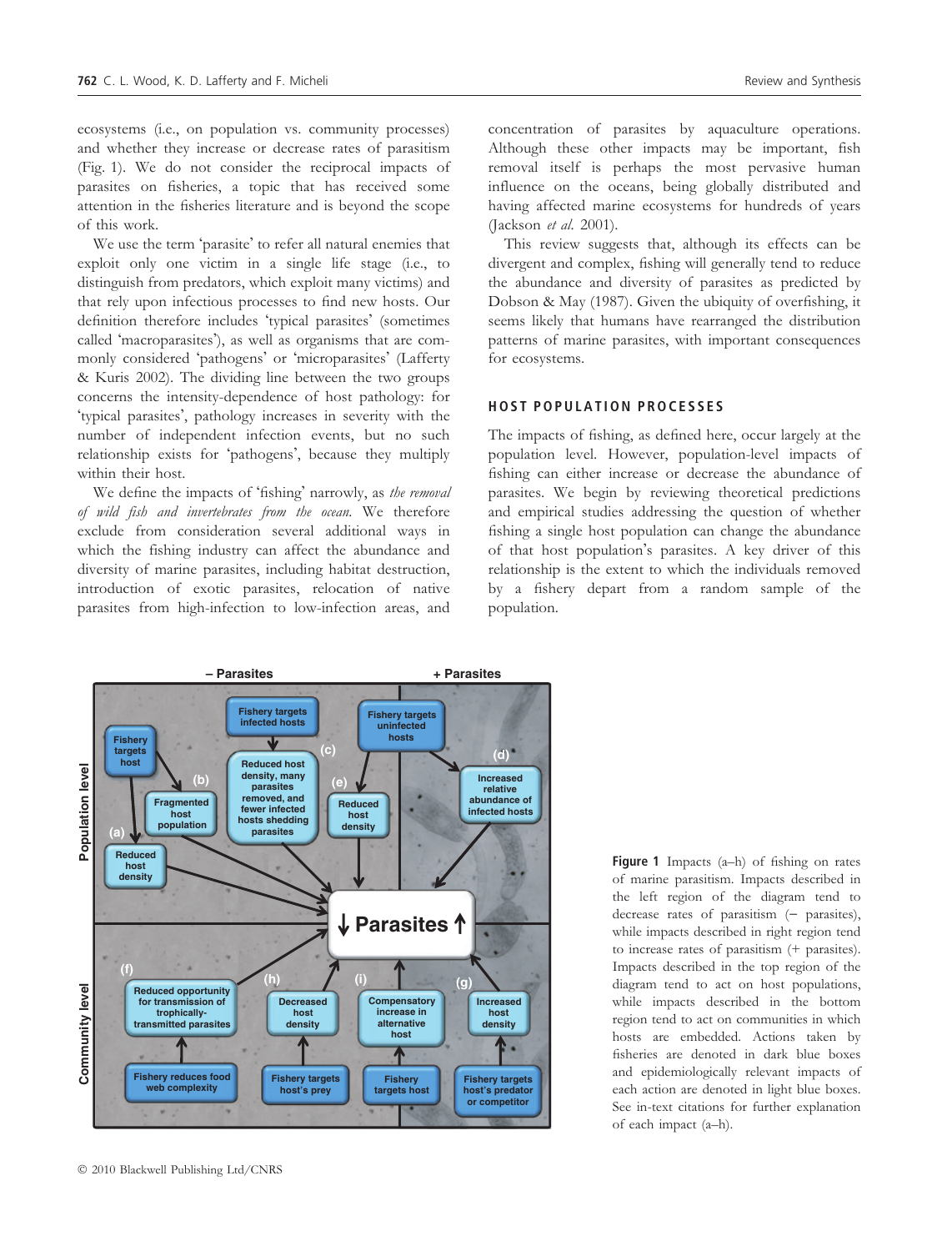#### Fishery targets host, reducing host density

#### Theory

As fishing reduces the density of fish hosts, transmission of parasites among those hosts should decline (Fig. 1a). This linear density-dependent transmission is a key assumption of mass-action consumer–resource models, which have facilitated a great deal of progress in our understanding of the population dynamics of infectious diseases (McCallum et al. 2001). These results are illustrated by McCallum et al. (2005), who demonstrate that infection prevalence declines substantially with increasing fishing mortality (due to reductions in transmission) in a mathematical model of abalone and the directly transmitted Rickettsia-like prokaryote pathogen that causes abalone withering syndrome. Such patterns can be reinforced by mitigation of crowdingrelated 'stress' or competition for resources, which would increase immunocompetence and decrease susceptibility to infection at low host densities (Lafferty 1997; Lafferty & Kuris 1999).

Whereas linear density-dependent transmission is the classic assumption for epidemiology, other forms of transmission are possible and nonlinear relationships between transmission and density may be relatively common for a variety of reasons (McCallum et al. 2001). For instance, social interactions or other modes of aggregation can maintain high contact rates among hosts – and, hence, high transmission rates – at low host densities (Lafferty & Gerber 2002). Even without the occurrence of host aggregations, the contact rate among individuals probably saturates (i.e., asymptotes) at high host densities, capping transmission rates (which is potentially destabilizing for parasites, in that it makes invasion of the host population more difficult). In contrast with the patterns expected under conditions of host sociality or aggregation, low mixing rates of individuals (e.g., in territorial hosts) can result in spatial clustering of infection, but slow spread among host populations. Finally, density-dependent transmission does not hold for vectortransmitted diseases (e.g., viruses, bacteria and trypanosomes transmitted to fish hosts via leech vectors), which depend on vector biting rates and cannot, therefore, be directly tied to host density. Though these caveats suggest that the assumption of linear density dependence does not always hold in fished populations, they do not preclude a negative effect of fishing on parasites; they simply shift the degree of fishing required to observe an effect on parasites via host density-mediated mechanisms (e.g., transmission; McCallum et al. 2001). In other words, where there is nonlinear density dependence of transmission or vectortransmitted disease, fishing might need to be more intense (i.e., reducing host density to very low levels) for a negative effect on parasites to be observable. Furthermore, although factors like social aggregation can decouple transmission from host density at local scales, fishing should still reduce the abundance of parasites at the metapopulation or species scale, by isolating individual host populations and thereby increasing the likelihood of parasite loss from those populations and reducing the likelihood of parasite dispersal among populations (see Fishery targets host, fragmenting host population).

Sometimes, the density of multiple species will influence transmission. The combined density of various hosts can drive the dynamics of parasites with low host specificity, such that non-fished 'reservoir' hosts can govern transmission to a fished species (see Variability in the response of parasites to fishing). Trophic cascades add further complexity if they release the prey of fished species from predation pressure, leading, indirectly, to increases in transmission at lower trophic levels (see Fishery targets host's predator, competitor, or prey).

Outcomes of the interaction between fishing-mediated host density and parasite abundance will also be affected by spatial scale. Potentially influential attributes include the recruitment patterns of the host and parasite, which can be either relatively 'open' or relatively 'closed' at the scale of a fishery. Recruitment is closed at a given spatial scale if local recruitment is dependent upon local production of larvae. For hosts, local recruitment is usually the result of limited adult movement, short pelagic larval duration, larval behaviour that tends to increase retention of larvae, and low rates of flushing of the water mass. Parasite populations tend to have low dispersal when the free-living infectious stage endures for only a short period of time or has limited mobility, the mobility of the host is limited, transmission is direct, or the water mass experiences low rates of flushing (Kuris & Lafferty 1992). The recruitment pattern of both the parasite and the host influence the likelihood of a fishery to shift the abundance of fish parasites; for example, parasites with closed recruitment are more likely to be 'fished out' because they cannot be sustained by larvae from outside populations, especially if the host has open recruitment, which allows it to persist even at high fishing pressures. In contrast, because their abundance is not dependent on local host density, open-recruitment parasites would be difficult to 'fish out' (Kuris & Lafferty 1992). Relationships between fishing and parasites would be difficult to detect at local spatial scales if hosts move broadly, and comparisons of parasites inside and outside of protected areas can only reveal effects of fishing if there is relatively little movement of hosts between protected and fished areas. For instance, in a small fishery closure, Loot et al. (2005) found the effects of fishing to be more evident for the parasites of sedentary mussels than for parasites of mobile fish.

Counterintuitive hump-shaped relationships between host removal and prevalence – and even between host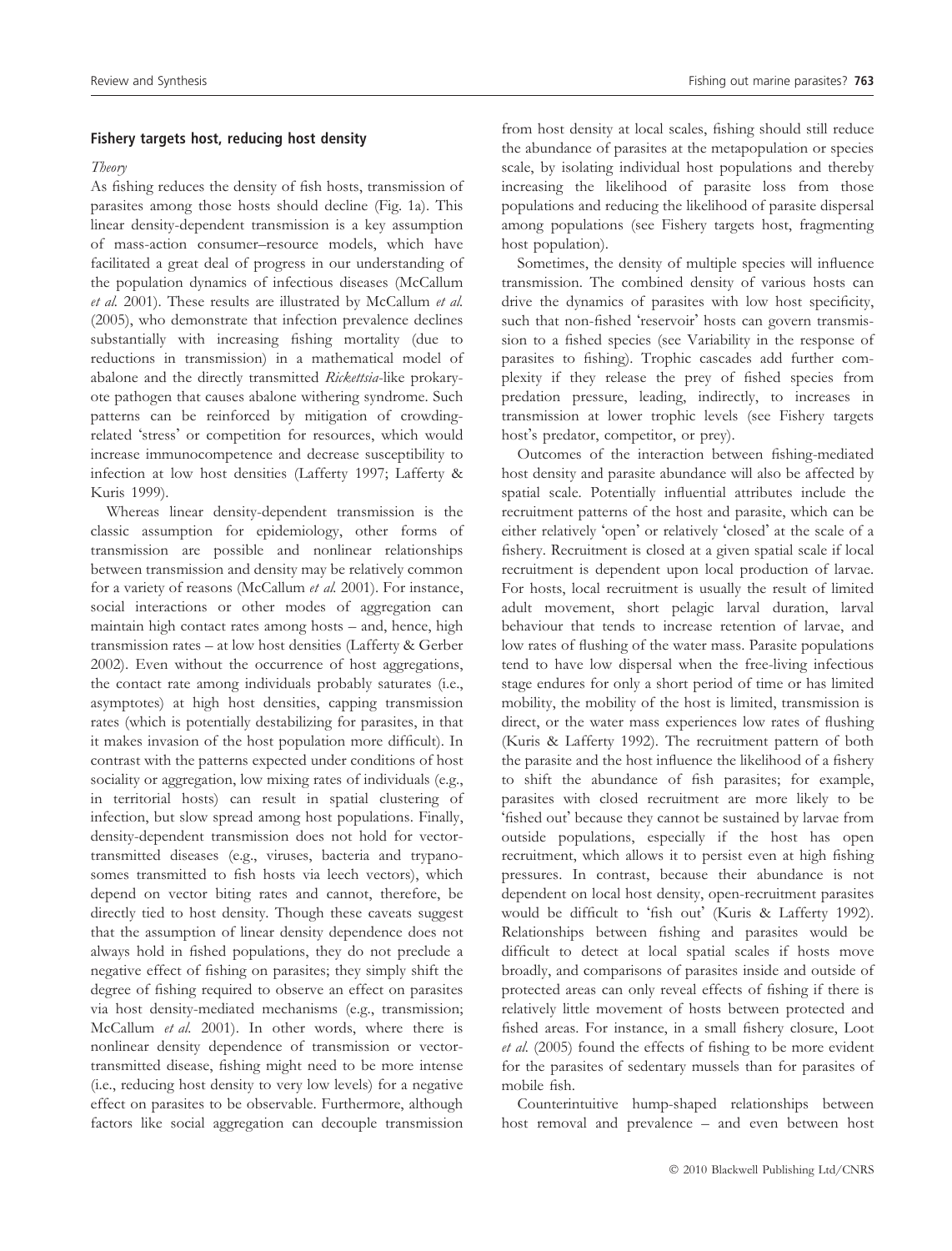removal and the absolute number of infected hosts – can arise when hosts develop long-term immunity to disease. First, host removal can increase recruitment into the susceptible class, increasing transmission. For instance, if immune individuals have low reproductive rates, the population birth rate is density-dependent, and a random subset of the population is removed by fishing (i.e., the fishery does not target fishes based on infection status), low to moderate host removal might increase the prevalence of infected hosts because the fishery acts to stimulate the production of new, susceptible individuals (Choisy & Rohani 2006; Holt & Roy 2007). However, immune individuals need not be demographically compromised and birth rate need not be density-dependent for this effect to occur; if fishing primarily removes immune individuals (e.g., in a fishery in which older individuals are both more likely to possess immunity and are larger), the relative abundance of susceptible individuals will increase, increasing transmission (Bolzoni et al. 2007). Whether this effect occurs in a natural population of fish will depend heavily on the exploitation rate; where rates of host removal exceed the low to moderate values at which prevalence and parasite abundance peak in these models, the counterintuitive increase in parasites with increasing fishing effort will not be observed (i.e., the system will be on the 'downhill side' of the hump-shaped curve). Such models also require the restrictive assumption that the fished species develops immunity to disease, which is most likely to happen in fisheries for mammals rather than fish (Bernstein et al. 1997; Rice & Arkoosh 2002). Finally, these models are unlikely to apply to most macroparasites, which tend not to induce permanent immunity to new infections (Dobson & May 1987).

Therefore, theory indicates that reduced host population densities might directly decrease or indirectly increase parasite abundance, depending on density-dependent processes in the host population, community-level interactions, immunity, degree of fishing pressure, and the parasite's transmission mode and efficiency. But despite these caveats, the dramatic reductions in host density associated with fishing should impair the transmission of host-specific parasites. In other words, because fisheries are extraordinarily effective at reducing the density of fish, they are generally expected to 'fish out' parasites from exploited stocks (Dobson & May 1987).

#### Empirical evidence

Several empirical studies conclusively demonstrate the relationship between host density and parasite abundance (Arneberg et al. 1998; Morand & Poulin 1998; Hochachka & Dhondt 2000; Arneberg 2002), but the lack of monitoring efforts for infectious diseases of marine organisms makes it difficult to assess temporal trends for ocean parasites. Ward

& Lafferty (2004) tracked changes in the proportion of disease-related literature on various marine taxa published between 1970 and 2001. Their data reveal that reports of disease increased for turtles, corals, marine mammals, urchins, and molluscs, and did not change significantly over time for seagrasses, fishes, decapods, or sharks (see Fig. 2 and Appendix S1 in Supporting information); therefore, all taxa that have experienced substantial fishing-induced declines in abundance (i.e., fish, decapods, sharks) displayed non-significant, negative correlations of normalized disease reports with time, while taxa that have not experienced fishing-induced declines in abundance (i.e., turtles, corals, mammals, urchins, molluscs) displayed significant, positive correlations. This suggests that fishing may have a very general influence on marine disease dynamics.

A direct test of the relationship between fishing and parasite abundance would require comparing rates of parasitism before and after fishing relative to a control. This experiment has not yet been conducted, but many studies are suggestive. In one, museum specimens of lake trout (Salvelinus namaycush) from all five Great Lakes were examined for the presence of Cystidicola stigmatura, a swim bladder nematode parasite of salmonids. Whereas C. stigmatura was found to be prevalent in museum specimens collected before 1925, no parasites were found in specimens collected after 1925. This coincides with a



Figure 2 Change in incidence of disease among nine marine taxa between 1970 and 2000. Spearman's  $\rho$  was calculated by Ward & Lafferty (2004) for the relationship between time and per cent of literature reporting disease (where per cent of literature reporting disease is equal to number of publications reporting disease in a taxon divided by the total number of publications on that taxon times 100), except for Spearman's  $\rho$  of fish, which was calculated by the present authors (see Appendix S1 in Supporting information for methods and interpretation). Error bars represent 95% confidence intervals calculated using the methods of Hotelling (1953).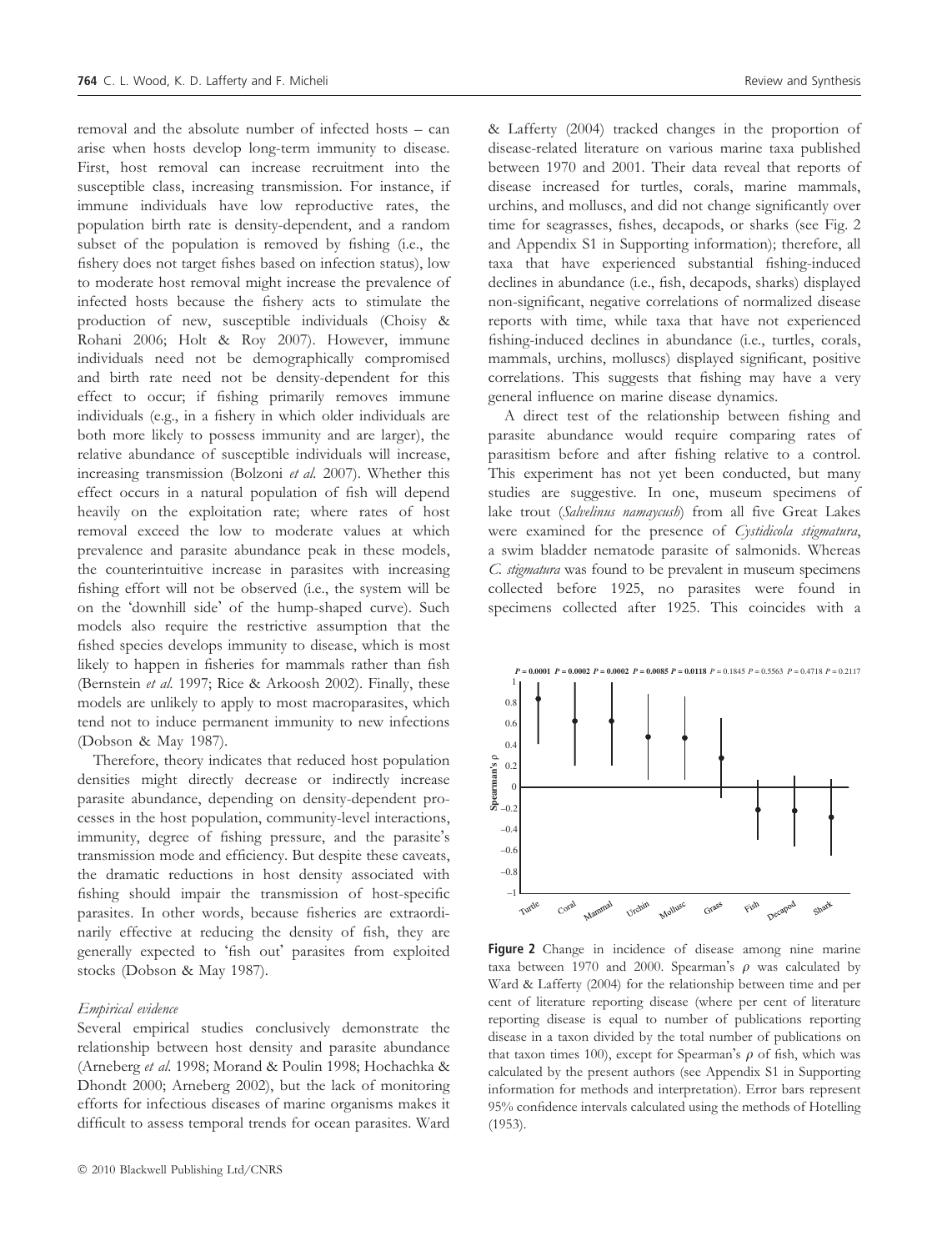precipitous fishing-driven decline of lake trout populations, providing a likely example of a parasite that has been entirely 'fished out' of its host population (Black 1983, 1985). Similarly, a 2004–2005 mortality event of sea scallops (Placopecten magellanicus), caused by sponge, polychaete, and prokaryote infection, affected an MPA, the Nantucket Lightship Closed Area, but was not observed in nearby fished areas of the Gulf of Maine. This MPA had among the highest densities of scallops in the entire Gulf and the die-off was most severe in the northeast corner of the MPA, where the density of scallops was greatest. This strongly suggests that the parasites were able to take hold only where fishing restrictions had produced a relatively dense host population (Stokesbury et al. 2007). Finally, in a six-year experiment carried out in a Norwegian lake, experimental reduction of the density of whitefish (Coregonus spp.) dramatically reduced the prevalence of the cestode parasite Diphyllobothrium ditremum in the remaining whitefish population. Diphyllobothrium ditremum is indirectly transmitted, and the abundance of the other two hosts in its life cycle (copepods and birds) did not change through the course of the experiment; therefore, in this example, the effect of host density echoed through the entire parasite life cycle to negatively affect parasite abundance in the original, limiting host (Amundsen & Kristoffersen 1990). This final example is remarkable in that indirectly transmitted parasites typically have much lower host density thresholds than do directly transmitted parasites (Dobson & May 1987).

#### Fishery targets host, fragmenting host population

Although fishing does appear to increase fragmentation of fish populations sometimes, particularly when fish are strongly associated with benthic habitat (e.g., seagrass, mangrove, intertidal; Musick et al. 2001; Marteinsdottir & Pardoe 2008), fragmentation is probably less common in marine than terrestrial or freshwater systems due to the relatively high mobility and strong dispersal capabilities of many marine organisms (Fig. 1b; Hockey & Branch 1994). The effect of fragmentation on parasites will increase with host specificity and decrease with the persistence of freeliving infective stages (Hoberg & Brooks 2008). If habitat fragmentation temporarily concentrates individuals into smaller habitat refuges, transmission could increase (see Fishery targets host, reducing host density; Holmes 1996); for example, the establishment of MPAs in an otherwise heavily fished area might cause a temporary aggregation of individuals within reserve boundaries, and a corresponding increase in parasites. Although this effect of fragmentation has proven to be a legitimate concern in terrestrial systems, it is unclear whether this effect would result from fishing.

# Fishery targets host based on infection status

The previous sections addressed impacts on parasites when fisheries alter the abundance and spatial distribution of fish hosts; here, we review cases in which fisheries remove hosts selectively.

# Fishery targets infected hosts

Selectively removing infected hosts reduces  $R_0$  by making parasite mortality a function of fishing mortality (in addition to reducing overall host density), and in endemic populations, such selective removal can reduce parasite prevalence (Fig. 1c; Packer et al. 2003). Most fisheries target individuals possessing characteristics correlated with likelihood of infection. Large body size is perhaps the most-sought attribute of exploited fish, and this preference has driven dramatic shifts towards smaller mean body size not only across exploited species (Pauly & Watson 2005; Pauly et al. 2005), but also within exploited species (Bianchi et al. 2000; Friedlander & DeMartini 2002b; Jennings & Blanchard 2004; Pauly et al. 2005; Sala & Knowlton 2006; McClenachan 2008). In fish, body size increases with age, so the relatively higher parasite burden of large fish reflects the longer period of time over which those individuals have been accumulating parasites (though this will generally hold true only for macroparasites; Pacala & Dobson 1988; Hudson & Dobson 1995; Lo et al. 1998; Zelmer & Arai 1998; Poulin 2000). There is also evidence to suggest that large body size per se (i.e., independent of age) can be correlated with heightened parasite load, because largebodied animals have relatively higher rates of movement and consumption and present a larger surface area for parasite contact (Guegan & Hugueny 1994; Arneberg 2002). Finally, another correlate of body size, trophic level, is also likely to influence the number of parasite species and individuals infecting a given fish, because high trophic-level predators are likely to host a greater number of trophically transmitted parasites.

We have only limited empirical data to demonstrate that abundance and diversity of trophically transmitted parasites increase with trophic level of the host (Lafferty et al. 2006), but this relationship is strongly suggested from first principles. First, because diversity of prey items consumed (i.e., intermediate hosts eaten) increases with increasing trophic level, high trophic-level hosts are exposed to the larval stages of a greater number of parasite species than are low trophic-level hosts. Because body size tends to increase with trophic level and large individuals consume a larger absolute amount of food, high trophic-level species will also tend to be exposed to a greater number of individual parasite larval stages than low trophic-level species. Finally, high trophic-level species integrate trophically transmitted parasites across a longer food chain length than do low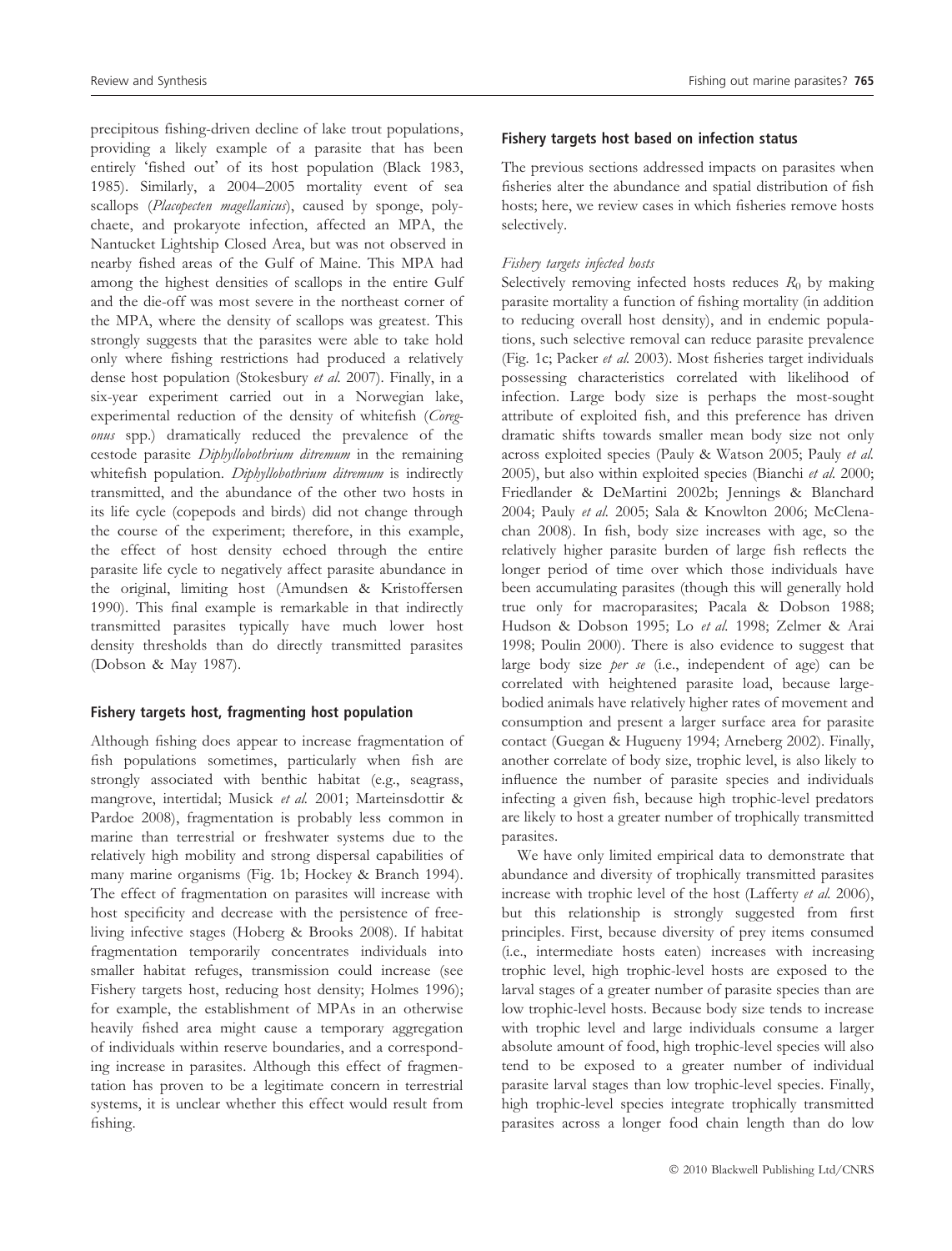trophic-level species. In other words, high trophic-level species should 'bioaccumulate' parasite larval stages of their prey's prey. Though the relationship between trophic level and parasite richness and intensity has received only limited empirical attention (Lafferty et al. 2006), the logic outlined here suggests that there is reason to believe that rates of parasitism should increase with trophic level.

It is therefore likely that, as industrial fishing expanded, parasites were removed from fish populations at a rate disproportionately greater than the rate of removal of fish, due to the parasites' association with the large-bodied hosts preferred by fishers – that is, as we fished down marine food webs' (Pauly & Watson 2005; Pauly et al. 2005), we also 'fished out' marine parasites. For example, in the scallop (Pecten alba) fishery of Port Phillip Bay, Victoria, Australia, fishers target larger scallops, which tend to be more heavily infected with a bucephalid trematode parasite than are smaller individuals. Over time, the fishery has removed a substantial proportion of the larger scallops, causing the prevalence of the bucephalid parasite to decline precipitously (Sanders & Lester 1981). The tendency of parasites to be overdispersed in host populations (i.e., relatively few hosts possess most of the parasites within a host population; Shaw et al. 1998) should magnify the effects of such selective fishing.

#### Fishery targets uninfected hosts

In industrial fisheries, selective targeting of uninfected hosts or discarding of infected hosts (i.e., sorting infected hosts from the catch and releasing them) can be a common practice when parasitic infection renders fish less marketable. For example, in exploited crab populations that host nemertean egg predators (which affect only female crabs), the common policy of releasing trapped females to encourage population growth essentially removes only uninfected and unsusceptible crabs and returns all infected and susceptible crabs to the population. This can increase the prevalence of parasites in that population (Kuris et al. 1991; Kuris & Lafferty 1992), and the tendency of parasites to be overdispersed in host populations (Shaw et al. 1998) would magnify this effect. If transmission is frequencydependent, low mortality of infected individuals due to fishing could increase transmission rates by increasing prevalence (Fig. 1d). However, if transmission is densitydependent, such fishing would reduce transmission opportunities by reducing host density (Fig. 1e; Packer et al. 2003). In either transmission scenario, fishing reduces the overall availability of habitat for parasites. Furthermore, given emerging legal restrictions on discards, the difficulty of diagnosing some parasitic infections in the field, and other considerations, it is probably impossible for most fisheries to target uninfected hosts, even if doing so would increase marketability of the catch.

#### COMMUNITY PROCESSES

Impacts of fishing can also arise at the community level, either when fisheries directly target multiple taxa or when the effects of fishing one taxon ripple through the community via species interactions. Fishing can either increase or decrease the local abundance and diversity of parasites through its effects on marine communities.

#### Fishery reduces food web complexity

#### Theory

When fishing simplifies communities by reducing the abundance, mean size, or mean age of multiple host taxa, it reduces the availability of opportunities for parasite transmission (Fig. 1f). A simplified food web affects directly and indirectly transmitted parasites in different ways. For directly transmitted parasites, food web simplification can reduce host density (see Fishery targets host, reducing host density) or decrease diversity of available alternative hosts (relevant for non-host-specific parasites), reducing transmission efficiency and therefore reducing parasite abundance. Fishing can also increase host density, if the fishery targets the predator or competitor of the focal host (see Fishery targets host's predator or competitor), increasing transmission and parasite abundance. For indirectly transmitted parasites, which require multiple host taxa to complete their life cycles, fishing can create life-cycle bottlenecks by reducing the density of one of the required hosts, thereby reducing transmission efficiency among host species.

#### Empirical evidence

A few studies have demonstrated a relationship between fishing-driven food web simplification and loss of parasites. In a study of the impacts of fishing on parasites of central Pacific coral reef fishes, Lafferty et al. (2008) found that the number of parasite species per host, parasite prevalence, parasite species richness, and overall parasite abundance were higher among fishes at Palmyra Atoll, which has experienced little fishing pressure and retains a relatively intact coral reef food web, compared to heavily fished Christmas Island (Stevenson et al. 2007; Sandin et al. 2008). Cestodes utilizing sharks as definitive hosts were uncommon at Christmas Island, suggesting that the loss of large, predatory fishes (Myers & Worm 2003; Pauly & Watson 2005; Pauly et al. 2005) can be a dimension of food web simplification that is particularly influential for parasites in this system (Lafferty et al. 2008).

Marine protected areas paired with fished areas provide excellent 'natural experiments' to test the impacts of fishing, as MPAs tend to relieve only fishing pressures, leaving other anthropogenic pressures, like pollution and climate change,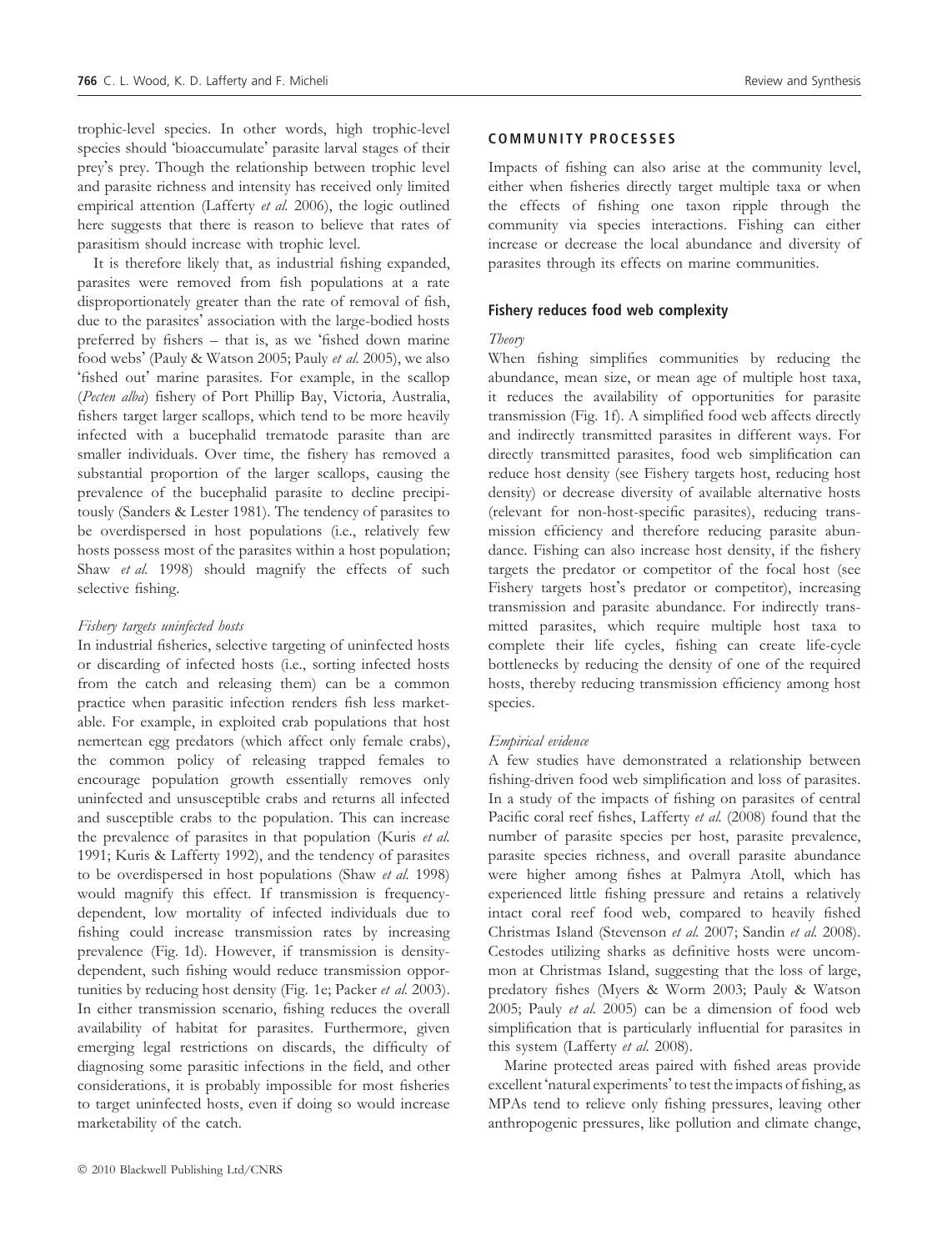constant. Along the coast of central Chile, a parasitic trematode (Proctoeces lintoni) with an indirect life cycle involving two intermediate hosts (the intertidal mussel Perumytilus purpuratus and the keyhole limpet Fissurella crassa) and one definitive host (the clingfish Sicyases sanguineus) was found to be more abundant in intermediate hosts collected in MPAs relative to hosts collected in areas open to fishing of all three hosts (Loot et al. 2005). The difference between protected and unprotected areas was probably due to the relatively greater density of definitive clingfish hosts in protected areas (Hechinger et al. 2008). In the French MPA Cerbère-Banyuls, parasite species richness in Gobius bucchichii was higher within the protected area than at adjacent, unprotected sites (Sasal et al. 1996). The authors suggest that the greater overall species richness of G. bucchichii parasites within the MPA was driven in part by the greater size and older age of G. bucchichii within the reserve. One indirectly transmitted acanthocephalan parasite of G. bucchichii, Acanthocephaloides propinquus, was not present outside of the reserve, and a suite of digenetic trematodes (Helicometra sp.) were over four times more abundant in G. bucchichii within than outside the reserve, suggesting that the greater food web complexity of the MPA has particularly benefitted trophically transmitted parasites. Similarly, Bartoli et al. (2005) characterized the distribution of digenean trematode parasites in teleost fish within the no-take Scandola Nature Reserve, off the coast of northern Corsica, France, and compared these results to those from studies of unprotected areas in the Mediterranean and Black Seas, including nearby sites with comparable characteristics along the Italian coast. The authors show that the mean number of digenean species per host species is greater in Scandola, and attribute this difference to the reserve's long history of protection and high diversity of free-living hosts (Bartoli et al. 2005). In contrast, Ternengo et al. (2009) found no evidence for a relationship between protection status and parasite abundance and diversity among sites with varying protection levels within another Corsican MPA, the Bonifacio Strait Marine Reserve, despite the existence of a more diverse and abundant fish community at the highly protected site. Their results suggest that other factors, such as the identity of the hosts favoured by protection and movement of hosts in and out of reserves, can be more important than food web complexity in driving parasite abundance and distribution (Ternengo et al. 2009).

#### Fishery targets host's predator, competitor, or prey

#### Theory

Fishing top predators can cause trophic cascades that allow prey populations to expand (Sala 1998; Pinnegar et al. 2000; Dulvy et al. 2004; Baskett et al. 2007). Similarly, competitors of a fished species may respond to the increase in resource availability attending their competitor's removal with an increase in abundance (McClanahan 1992; McClanahan et al. 1994; Baskett et al. 2007). Jackson et al. (2001) suggest that fishing predators and competitors may be the primary cause of increasing infectious disease for low trophic-level species (Fig. 1g). Mathematical models of parasite exchange in a predator–prey framework also suggest that the removal of predators will increase the incidence of parasites in prey. Packer et al. (2003) demonstrate that predator removal increases the prevalence of microparasites and macroparasites in prey populations by increasing the number of infected prey individuals and decreasing the number of uninfected prey individuals; this holds true both for microparasites that induce immunity in their hosts (i.e., in SIR models) and for those that can reinfect previously infected hosts (i.e., in SI models). It may also be possible for a fishery to target the prey of a focal host [e.g., harvest of Atlantic menhaden (Brevoortia tyrannus), an important prey item of many fishes, including striped bass (Morone saxatilis), bluefish (Pomatomus saltatrix), tunas, and sharks], causing declines in the predator and, therefore, of its parasites (Fig. 1h). However, given the tendency to 'fish down marine food webs', it is probably uncommon for a prey species to be exploited before its predator.

The loss of one host species through fishing may drive increases in the abundance of its competitors or prey, and this could favour the parasites of these compensating species. If this is the case, fishing might not have a net impact on parasites. Whether compensation offsets declines in the abundance of directly transmitted parasites of the fished species would depend on host specificity, the relationship between parasite richness and trophic level, and the strength of compensation. If the compensating species are closely related to the fished species, they might provide a suitable alternative resource for parasites of the fished species (Fig. 1i). The higher the trophic level of the compensating species, the higher parasite diversity it is likely to support (see Fishery targets infected hosts). The greater the increase in abundance of the compensating species, the more host biomass there would be for parasites to exploit. But these three effects are not likely to combine in such a way as to increase parasitism. Compensation by competitors may provide similar hosts in terms of relatedness and trophic level, but may not replace biomass lost to fishing due to imperfect overlap of resource use. Furthermore, fisheries often target suites of similar species or switch to close relatives after targeted species decline (Myers & Worm 2003; Essington et al. 2006), making compensatory increases in competitors a transient phenomenon. Prey released from predation by fished species are unlikely to support the parasites of their predators due to their ecological dissimilarity. In addition, because they feed at a lower trophic level, prey should support a lower diversity and abundance of parasites than their fished predator. Although compensation by prey might lead to a net increase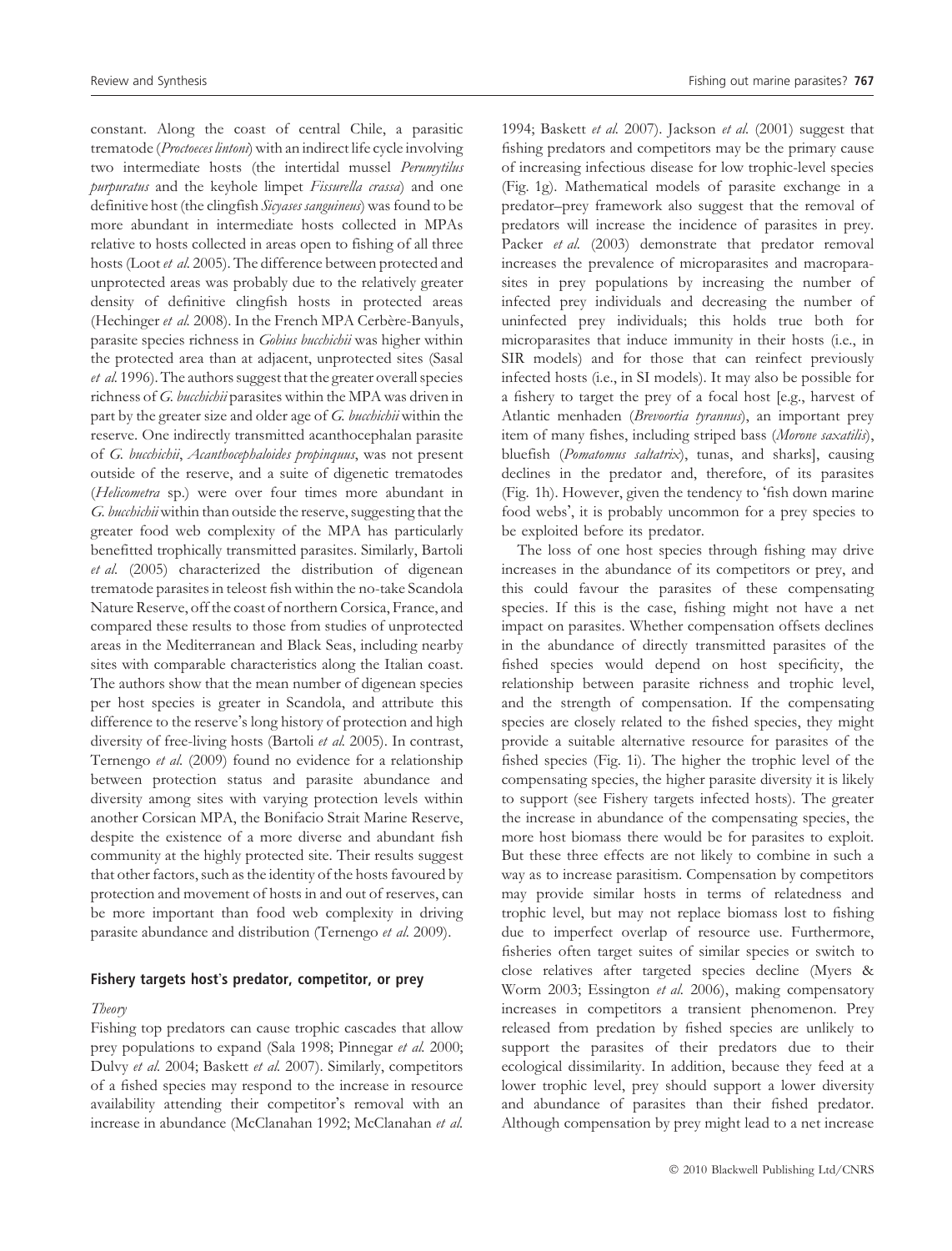in host biomass (due to their lower trophic level), studies conducted along spatial gradients of fishing pressure in the Northwestern Hawaiian Islands (Friedlander & DeMartini 2002a) and Northern Line Islands (Stevenson et al. 2007; Sandin et al. 2008) reveal that, as fishing pressure increases, the relative abundance of lower trophic-level species rises, but overall fish biomass declines dramatically. Though it is unclear whether insufficient compensation or fishing pressure is depressing the biomass of species at low trophic levels, the pattern strongly suggests that overall availability of habitat for parasites (i.e., fish biomass) will tend to decline as fishing pressure increases, resulting in a lower overall abundance and diversity of parasites at the community level. This suggests that compensatory increases of alternative hosts will have either neutral or negative impacts on parasites (Fig. 1i).

#### Empirical evidence

There are numerous empirical examples of change in the abundance of parasites of the prey and competitors of fished species. The first comes from the largest epizootic known for any marine animal – the 1983–1984 die-off of the long-spined sea urchin, Diadema antillarum, in the Caribbean and western Atlantic, which resulted in a 98% reduction in urchin abundance throughout the species' New World range (Lessios 1988). *Diadema antillarum* reached extremely high densities on Caribbean coral reefs before this mortality event, probably due to intense overfishing of its predators (e.g., balistid, sparid and batrachoidid fishes) and competitors (e.g., scarid and acanthurid fishes; Hay 1984; Lessios 1988; Hughes 1994). The resulting increase in urchin density may have facilitated transmission of the waterborne pathogen that caused the die-off (Jackson et al. 2001). However, these urchin die-offs were not locally densitydependent at the single site where density dependence was tested, making it difficult to assess the hypothesis that enhanced urchin density drove the disease outbreak (Hunte et al. 1986). A clearer case for fishing-mediated increases in disease comes from a study of the purple sea urchin, Strongylocentrotus purpuratus, in the kelp forests of the California Channel Islands. Fishing-driven declines of the predators of S. purpuratus (e.g., large spiny lobster Panulirus interruptus and sheephead Semicossyphus pulcher), in combination with the non-natural absence of sea otters in the Channel Islands, allowed urchin populations to grow quickly until, in the early 1990s, an unidentified pathogen caused widespread, density-dependent mortality (Lafferty 2004). In another example from the Channel Islands, the black abalone (Haliotis cracherodii) attained extremely high abundances over the course of the twentieth century due to elimination of predation by sea otters and reductions in the abundance of other predators (e.g., spiny lobster, sheephead; Lafferty & Kuris 1993). A Rickettsia-like prokaryote pathogen

emerged and began to spread in 1985 through these dense populations, causing a lethal condition called withering syndrome that nearly drove the black abalone to extinction and eliminated the fishery (Lafferty & Kuris 1993; Altstatt et al. 1996). In other words, it seems plausible that high density was favourable to the concurrent development of the fishery and the emergence of disease.

Targeting the predator of a given host can also cause a decrease in the abundance of its parasites, if the predator serves as the definitive host for an indirectly transmitted parasite shared with the prey species (Fig. 1f). This pattern was observed in the previous example of shark fishing reducing cestodes in reef fishes (Lafferty et al. 2008), and is underscored by observations that increased cestode parasitism in demersal fishes can occur in areas where sharks aggregate in response to feeding by tourists (Vignon et al. in press). For an additional example, fishing of pike (Esox lucius) in a Norwegian lake reduced the abundance of the cestode parasite Triaenophorus crassus in the pike's primary prey, whitefish (Coregonus spp.; Amundsen & Kristoffersen 1990). This occurred even though pike do not transmit parasites directly to whitefish; instead, parasite larvae shed by the pike must first infect copepods, which whitefish then ingest.

# VARIABILITY IN THE RESPONSE OF PARASITES TO FISHING

Though we have assumed that parasite species will generally respond to fishing pressure in similar ways, the substantial variability in life history traits among parasites is likely to influence these responses. Perhaps most importantly, degree of host specificity will determine how strongly the fate of a parasite population is tied to that of its host. Parasites specializing on fished species should be particularly vulnerable in this respect, as should specialists on the predators of fished species, which are likely to dwindle alongside their prey. Meanwhile, specialist parasites of the competitors and prey of fished species should increase alongside their hosts. Lafferty & Holt (2003) used simple SIR models to investigate the effects of reducing host abundance on parasites; they found that such reductions decreased rates of parasitism  $(R_0)$ , but that this effect was more pronounced for host-specific parasites, because coupling of host and parasite abundance tends to be stronger when the parasite is exclusively dependent on one host (Lafferty & Holt 2003).

In contrast, fishing should not impact generalist parasites if suitable hosts experience a compensatory increase in abundance (Fig. 1i; see Fishery targets host's predator, competitor, or prey; Lafferty & Gerber 2002). If we consider a 'generalist' strategy to include not only parasites that can exploit alternative hosts, but also those that make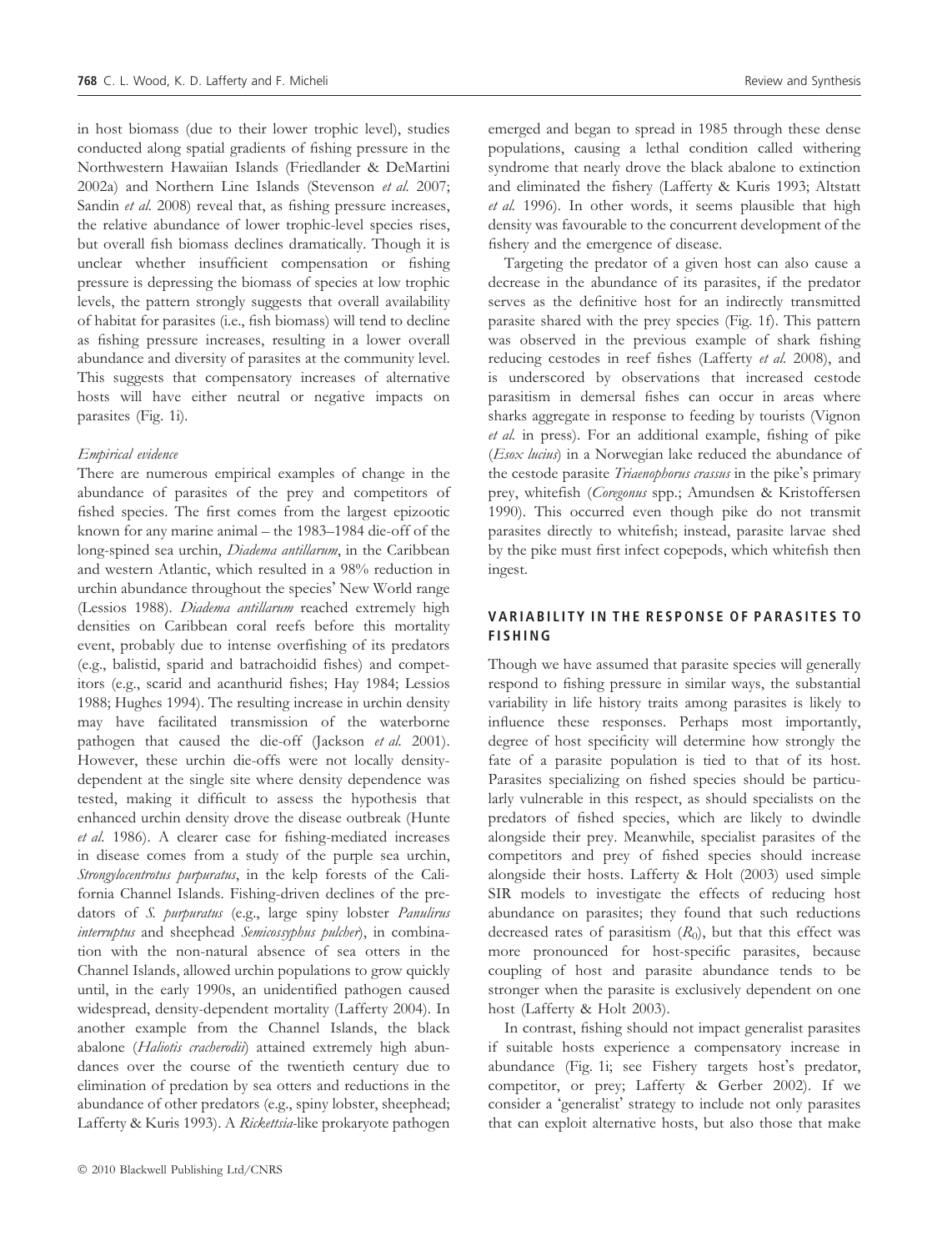use of paratenic hosts, an excellent example comes from nematode 'sealworm' parasites (Pseudoterranova decipiens) of cod (Gadus morhua) in Norwegian coastal waters. Rates of parasitism among cod of this region have remained stable despite the fish's dramatic decline, probably due to the role of small, untargeted benthic species (e.g., sculpin) as suitable paratenic hosts for the parasite (Andersen *et al.* 1995). Therefore, the fates of specialist parasites should be tied tightly to the fates of their hosts' populations, whereas generalist parasites will be freed from this constraint if they can use hosts unaffected or positively affected by fishing.

Though compensatory increases in hosts other than the fished host can allow some parasite populations to maintain or even increase their abundance (depending on their host and degree of host specificity), fishing is predicted to negatively affect both specialist and generalist parasites at the community level. Fishing pressure depresses the mean trophic level of fish assemblages (Pauly et al. 1998; Myers & Worm 2003; Pauly & Watson 2005), the mean size of exploited species (Pauly & Watson 2005; Pauly et al. 2005), and the mean size and age of fishes within exploited species (Bianchi et al. 2000; Friedlander & DeMartini 2002b; Jennings & Blanchard 2004; Pauly et al. 2005; Sala & Knowlton 2006; McClenachan 2008). Fishers therefore seek out precisely the high trophic level (Lafferty et al. 2006), large-bodied (Guegan & Hugueny 1994; Arneberg 2002), old (Pacala & Dobson 1988; Hudson & Dobson 1995; Lo et al. 1998; Zelmer & Arai 1998; Poulin 2000) fishes and invertebrates that are the most heavily parasitized species, populations, and individuals in marine communities (see Fishery targets host based on infection status). Fishing out these individuals should reduce the availability of prime parasite habitat – and therefore parasite abundance and diversity – at the community level, for both specialist and generalist parasites. Even compensatory increases of nontarget host species may fail to 'rescue' the parasites of fished species, in part because fisheries switch to non-target species in response to fishing-driven scarcity of the original target (Friedlander & DeMartini 2002a; Myers & Worm 2003; Essington et al. 2006; Stevenson et al. 2007; Sandin et al. 2008), resulting in reduced overall availability of habitat for parasites (i.e., fish biomass) with increasing fishing pressure.

# **SYNTHESIS**

The effects of fishing on the abundance of marine parasites are likely to be complex. However, the existing evidence suggests that, on balance, fishing-driven change in fish community structure will act to reduce the abundance of parasites (Table 1). Even without linear density-dependent transmission, the severe reductions in host density caused by fishing should reduce transmission of parasites among remaining fish hosts. Reductions in host density will occur at some spatial scale [e.g., reduction in population density (Fig. 1a), reduction in density of populations by fragmentation (Fig. 1b)] wherever the abundance of a stock is declining due to fishing pressure; such declines have been

Table 1 Summary of studies cited herein, which were chosen by exhaustive search of the literature for papers addressing the impacts of exploitation- (fishing- and hunting-) driven changes in host community structure on parasites

| Level      | Fishery                                                                                                         | Impact on parasites          |                 |              |               |
|------------|-----------------------------------------------------------------------------------------------------------------|------------------------------|-----------------|--------------|---------------|
|            |                                                                                                                 |                              |                 | Equivocal    |               |
| Population | targets host                                                                                                    | $7^{(1-7)}$<br>$2^{(11-12)}$ |                 | $3^{(8-10)}$ |               |
|            | targets infected hosts<br>targets uninfected hosts                                                              |                              | 0               |              | $1^{(13)}$    |
| Community  | reduces food web complexity<br>targets host's prey                                                              | $4^{(14-17)}$                | $1^{(18)}$      |              |               |
|            | targets host, with compensatory increase in alternative/paratenic host<br>targets host's predator or competitor | $\Omega$<br>$2^{(20-21)}$    | $1^{(19)}$<br>0 |              | $2^{(22-23)}$ |

References:  $^1$ Black 1983, 1985;  $^2$ Dobson & May 1987;  $^3$ Amundsen & Kristoffersen 1990;  $^4$ Lafferty & Holt 2003;  $^5$ References: 'Black 1983, 1985; 'Dobson & May 1987; 'Amundsen & Kristoffersen 1990; "Lafferty & Holt 2003; 'Ward & Lafferty 2004;<br><sup>6</sup>McCallum *et al.* 2005; <sup>7</sup>Stokesbury *et al.* 2007; <sup>8</sup>Choisy & Rohani 2006; 'Bolzoni *et* Kushner 2000 and Lafferty 2004;  $^{23}$ Packer et al. 2003.

For empirical studies, we limited this search to marine and freshwater ecosystems. Table reports the number of studies documenting an increase, decrease, no change, or equivocal change (i.e., a change whose direction depends on the intensity of the fishery impact) in parasite intensity, prevalence, or diversity for various impacts of exploitation at the population and community levels. We consider one study to be equal to one biological example, and multiple papers on the same parasite in a single host at a single location were therefore counted as one study. Empirical studies are highlighted in bold in the references list.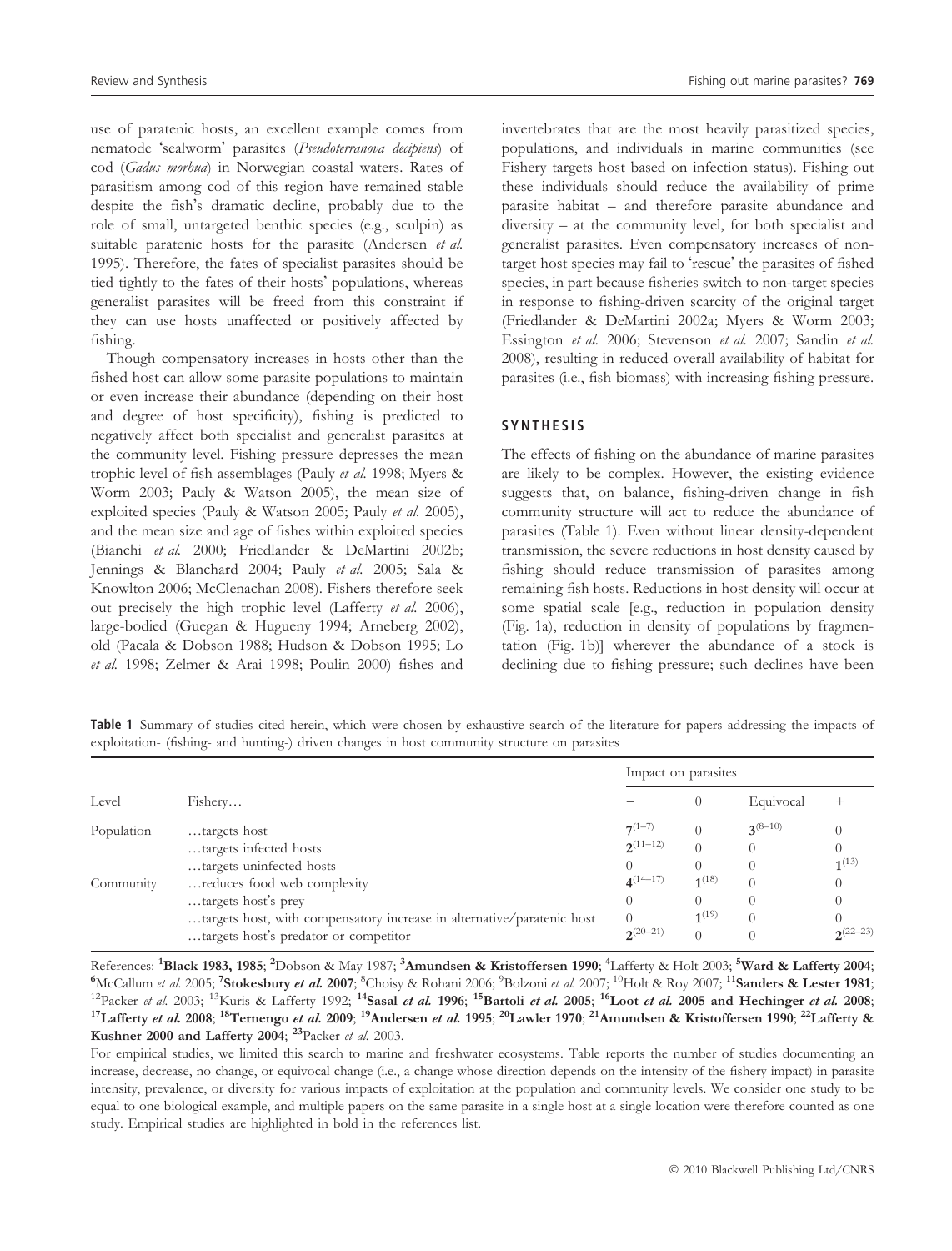documented all over the world for many fisheries (Jackson et al. 2001; Pauly et al. 2002) and can be severe (e.g.,  $90\%$ reduction in density of large predatory fishes globally; Myers & Worm 2003). Another well-documented effect of fishing, removal of the largest, oldest, highest trophic level, and therefore most parasite-laden individuals, causes direct mortality of parasites and reduces the capacity of the remaining parasite population to infect new hosts (Fig. 1c). The tendency to preferentially target large, high trophic-level individuals and species is ubiquitous (Pauly & Watson 2005), resulting in substantial reductions in mean trophic level and body size, which erode habitat quality and availability for parasites. Conversely, targeting of uninfected fishes, which could increase the relative abundance of infected individuals in a population (Fig. 1d), appears to be limited to the few fisheries in which diagnosis of infection is possible before processing of the fish. Even when such selective take does occur, it still reduces the overall density of hosts, thereby eliminating any potential positive effect on parasites with density-dependent transmission (Fig. 1e).

Community-level effects of fishing also appear to have generally negative implications for marine parasites. By reducing the overall abundance and diversity of available hosts, fisheries reduce the number of pathways in marine food webs, eroding the trophic interactions required by many indirectly transmitted parasites to complete their life cycles (Fig. 1f). However, the effects of fishing on the parasites of a particular host will depend on that host's relationship to the target species. Fishing the prey of a given host is likely to reduce its population's abundance, density, and therefore the abundance of its parasites (Fig. 1h), but given the tendency to 'fish down marine food webs', it is probably unlikely for a prey species to be exploited before its predator. Released from competitive or predation pressure, alternate hosts can experience compensatory increases in abundance, providing a refuge habitat for parasites of a fished host (Fig. 1i). But even if the increase in biomass of these alternative hosts exceeds the original host biomass lost, the pattern of fishing down marine food webs' will still drive community-level reductions in mean trophic level, size, and age of hosts, reducing the availability of prime parasite habitat. Furthermore, in the few studies that have so far been conducted (Friedlander & DeMartini 2002a; Sandin et al. 2008), such compensation does not appear to counteract the trend towards lower overall fish biomass at higher levels of fishing pressure.

The one mechanism by which fisheries have been reliably shown to increase the abundance of parasites – inducing increases in host density by targeting predators and competitors of the host (Fig. 1g) – could be a transient outcome if fisheries eventually switch to the lower trophiclevel hosts released from predation. The available evidence therefore suggests that fishing-induced declines in communities of free-living organisms generally go hand-in-hand with declines in parasite communities.

# **CONCLUSION**

To determine definitively whether we are 'fishing out marine parasites' requires several lines of evidence. If the impact of fishing on parasites is strong enough to swamp other drivers of parasite community structure, a change in rates of parasitism should be detectable among fished (and possibly unfished) species as fishing's impacts accumulate through time. To test for temporal change in parasite communities, continuous records of parasitic infection in fished and unfished stocks could be sought from museum specimens or historical records; alternately, historical records of parasitic infection or museum specimens could be a 'parasite baseline' against which contemporary rates of parasitism may be compared. To tie any temporal change in parasites to the influence of fishing and test whether fishing-induced changes in fish community structure are sufficient to drive shifts in parasites, parasite communities should be compared along existing spatial gradients of fishing pressure ('spacefor-time substitution'; Pickett 1989). These gradients could range between sites that have never been fished to sites that are heavily fished and from no-take marine reserves to fished areas. A large-scale, large-fish exclusion experiment would further elucidate mechanisms for the relationship between fishing-induced change in fish community structure and parasitism. If such a relationship is established, the abundance and diversity of parasites could provide a useful bioindicator of overfishing (Box 1).

Although many may rejoice at news of declining rates of parasitism among the commercially exploited fishes consumed by humans, there has been growing recognition in recent years that parasites are an influential part of biodiversity and that their loss could have wide-ranging ecological implications. A substantial body of literature suggests that parasites can regulate host populations and influence the structure of communities in which those populations are embedded (Dobson & Hudson 1986; Price et al. 1986; Minchella & Scott 1991; Combes 1996; Poulin 1999; Hudson et al. 2006). Parasites can sometimes influence marine ecosystems (Thomas et al. 1998; Mouritsen & Poulin 2002b; Wood et al. 2007), but existing examples are drawn primarily from unfished, intertidal, invertebrate hosts. Work in estuaries of the west coast of North America indicates that parasites affect the structure (nestedness and connectance) of estuarine food webs (Lafferty et al. 2006) and play a major role in the flow of energy in those systems (Kuris et al. 2008). However, the extent to which parasites regulate fish populations and thereby affect coastal and pelagic marine communities and ecosystems remains unknown. Scattered examples of strong host population regulation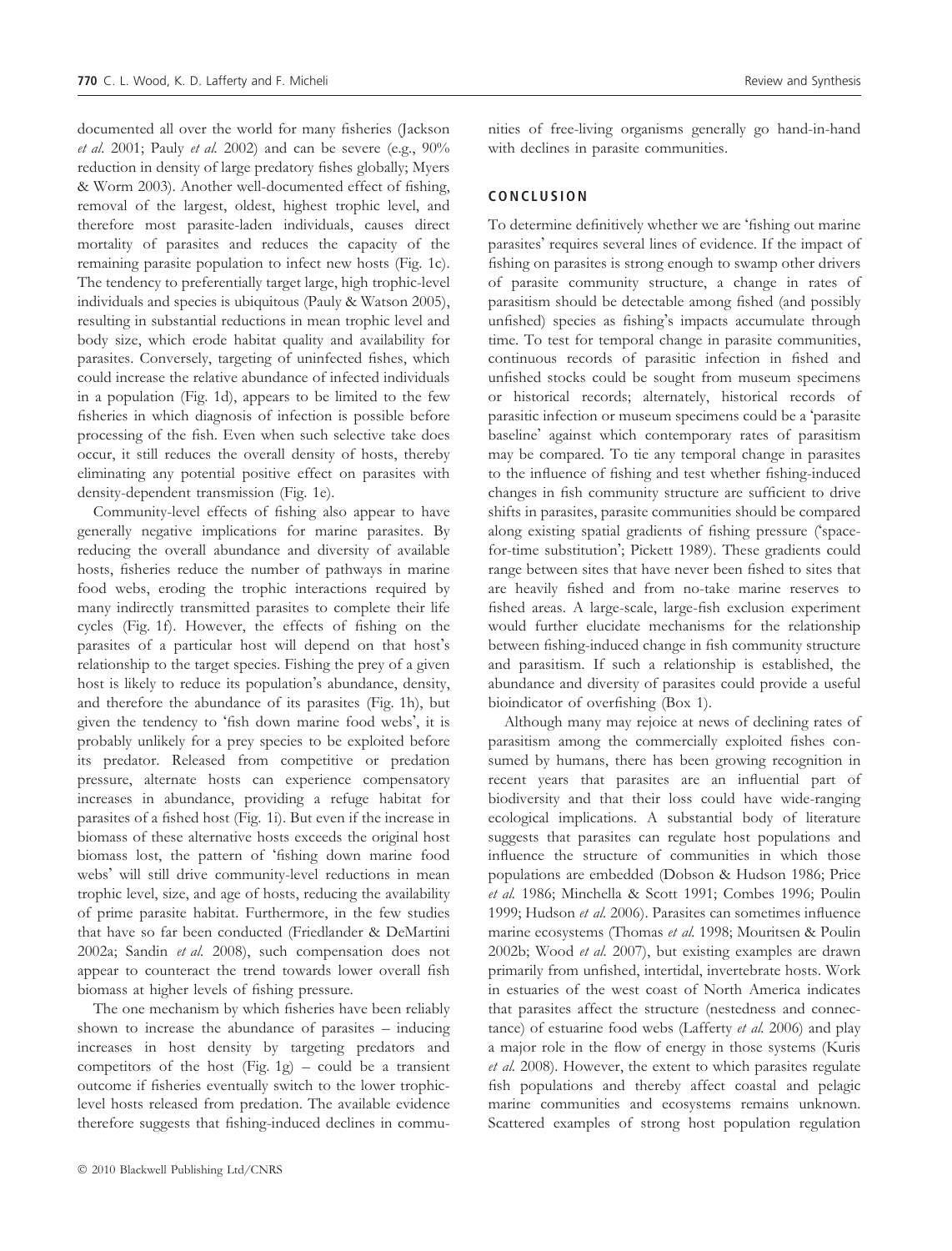# Box 1 Parasites as indicators of overfishing

Can we use declines in parasites to detect overfishing? Snail–bird host combinations make particularly tractable study systems and provide much of our evidence for parasites as indicators. For example, Byers et al. 2008 found a strong positive correlation between local trematode prevalence in the common periwinkle, Littorina littorea, and the abundance of bird definitive hosts over the entire New England coast. The species richness and abundance of bird definitive hosts is a strong predictor of trematode abundance and richness in the California horn snail, Cerithidea californica (Huspeni & Lafferty 2004; Hechinger & Lafferty 2005). The large fishes preferentially targeted by industrial fisheries (Bianchi et al. 2000; Friedlander & DeMartini 2002b; Jennings & Blanchard 2004; Pauly et al. 2005; Sala & Knowlton 2006; McClenachan 2008) generally serve as definitive hosts in the life cycles of indirectly transmitted parasites, suggesting the bird–trematode model could be extended to monitor the effects of fishing. For instance, Lafferty et al. (2008) argue that the prevalence of larval cestodes in reef fishes can be a sensitive indicator of shark abundance, a relationship supported by spatial associations between sharks and cestodes in demersal fish (Vignon et al. in press). Increases in parasitism can also be associated with protection of formerly fished sites (see Fishery reduces food web complexity), indicating that restoration of fish communities may restore associated parasite communities. However, increases in parasitism can also occur when food webs are disrupted, with parasites filling the gaps left by overfished predators (see Fishery targets host's predator or competitor).

exist; for example, *Ichthyophonus hoferi* has caused several population crashes of Atlantic herring (Clupea harengus; e.g., Patterson 1996). If parasites of marine fishes play roles similar to those established for parasites of other taxa and ecosystems, their 'fishing out' could have important indirect effects on marine communities. Because the impacts of large-scale, industrial fishing have been accumulating for more than half a century, these changes may already be well underway.

#### ACKNOWLEDGEMENTS

CLW was supported by a Stanford Graduate Fellowship from Stanford University. The authors thank Jeb Byers, Ken Ferguson, Tad Fukami, Steve Litvin, Steve Palumbi, and three anonymous referees for valuable comments on earlier versions of this manuscript and Ryan Hechinger for helpful conversations. Jessica Ward kindly provided raw data for the analysis presented in Fig. 2 and Appendix S1 in Supporting information.

# SIDE BAR: DEFINITIONS

Alternative host – a host in which a parasite can accomplish the development it typically undergoes in its regular host.

Definitive host – the host in which sexual reproduction of an indirectly transmitted parasite takes place.

Directly transmitted parasites – parasites that only require a single host species to complete their life cycle.

Indirectly transmitted parasites – parasites with life cycles involving hosts of multiple species, usually transmitted only between and not within host species.

Intermediate  $host -$  all hosts in the life cycle of an indirectly transmitted parasite other than the definitive host.

Life-cycle bottleneck – a limitation on overall parasite abundance (i.e., in all host species) arising from limited availability of one host species in the life cycle of an indirectly transmitted parasite.

Limiting host – the host whose limited availability creates a life-cycle bottleneck for its indirectly transmitted parasite.

Macroparasite – 'typical parasites', or those for which the impact of infection on the host increases in severity with the number of independent infection events; includes some parasitic helminths and copepods.

Microparasite - 'pathogens', or organisms for which the impact of infection on the host is generally unrelated to the number of independent infection events; includes some fungi, bacteria, protozoa and viruses.

Mean parasite abundance – mean number of parasites in each host individual.

Parasite intensity – number of parasites in an infected host. Parasite prevalence – per cent of host individuals infected.

Paratenic host – a host in which a trophically transmitted parasite undergoes no development but can remain infective. Infection of paratenic hosts may allow a parasite to bridge an ecological gap between required hosts (e.g., if the life cycle requires a copepod and a large, piscivorous fish, a small, zooplanktivorous fish paratenic host may facilitate transmission) or to survive predation on an intermediate host by a non-required host.

 $R_0$  – the basic reproductive rate of a parasite. For a microparasite, this is the expected number of new infections expected to arise from the entry of a single infected host to an otherwise uninfected host population. For a macroparasite, this is the average number of expected successful parasite offspring from a parasite in a host immigrating to an otherwise uninfected host population.  $R_0$  is a meaningful measure of parasite success because it represents the ability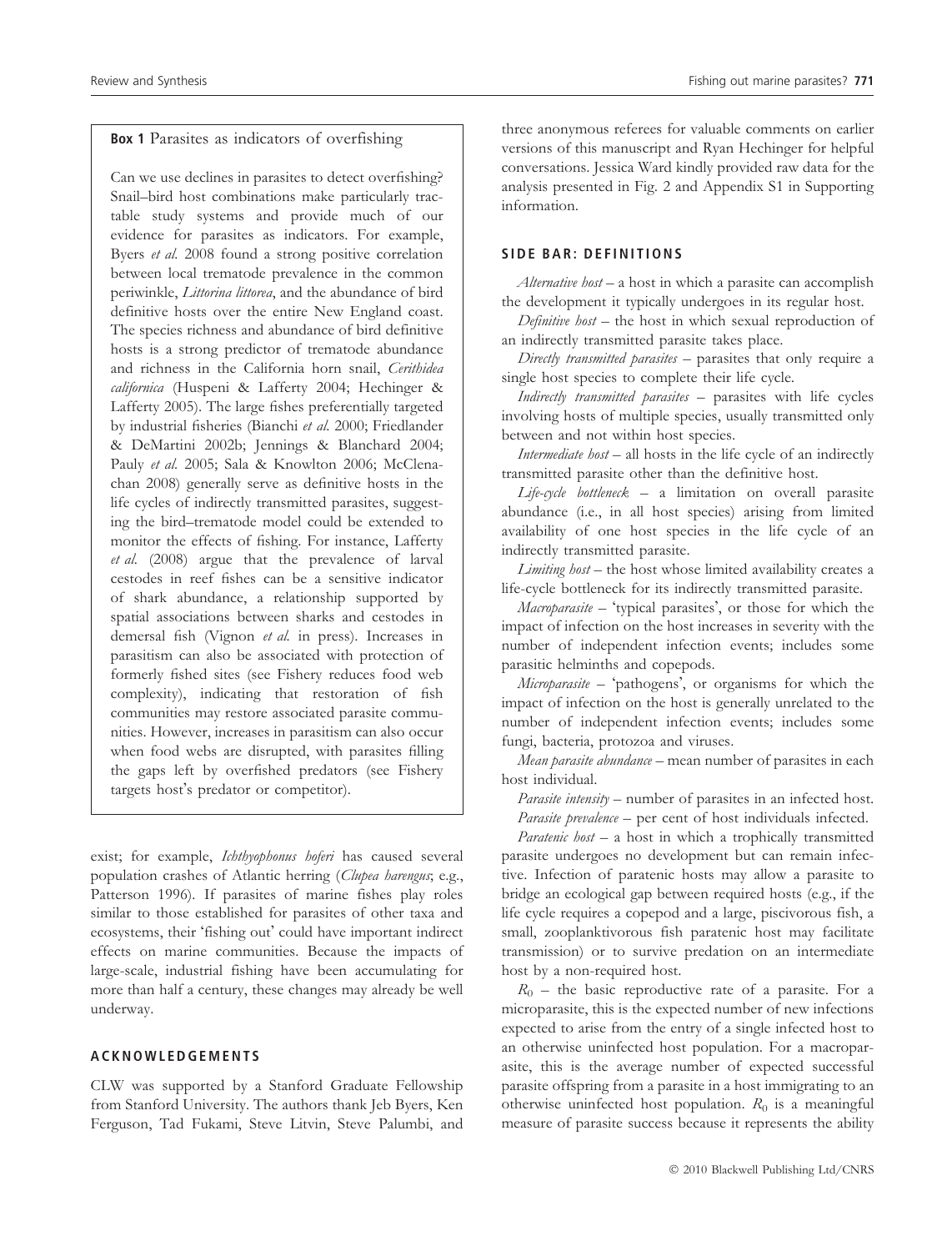of a parasite to invade a host population. It is a convenient measure because the limited conditions it represents (hosts at carrying capacity and all hosts susceptible) lead to simplified calculations.

SI model – a mathematical model that divides the host population into two classes (susceptible and infective) and tracks the size of each class over time. Used to model diseases in which prior infection does not confer host resistance.

SIR model – a mathematical model that divides the host population into three classes (susceptible, infective, and resistant) and tracks the size of each class over time. Used to model disease in which prior infection confers host resistance.

Threshold density for parasite transmission  $-$  the minimum number of hosts necessary for a parasite to establish itself in the host population or the number of hosts at which the rate of infection of new hosts just equals the rate of loss of infected hosts due to mortality or recovery from infection.

Trophically transmitted parasites – indirectly transmitted parasites that are passed from prey to predator during predation events.

#### **REFERENCES**

- Altstatt, J., Ambrose, R., Engle, J., Haaker, P., Lafferty, K. & Raimondi, P. (1996). Recent declines of black abalone Haliotis cracherodii on the mainland coast of central California. Mar. Ecol. Prog. Ser., 142, 185-192.
- Amundsen, P.A. & Kristoffersen, R. (1990). Infection of whitefish Coregonus-lavaretus L. sensu Lato by Triaenophorus-crassus Forel Cestoda Psuedophyllidea: a case study in parasite control. Can. J. Zool., 68, 1187–1192.
- Andersen, K., Des Clers, S. & Jensen, T. (1995). Aspects of the sealworm *Pseudoterranova decipiens* life-cycle and seal-fisheries interactions along the Norwegian coast. In: Whales, Seals, Fish, and Man (eds Blix, A.S., Walloe, L. & Ulltang, O.). Elsevier, Amsterdam, Netherlands, pp. 557–564.
- Arneberg, P. (2002). Host population density and body mass as determinants of species richness in parasite communities: comparative analyses of directly transmitted nematodes of mammals. Ecography, 25, 88–94.
- Arneberg, P., Skorping, A., Grenfell, B. & Read, A.F. (1998). Host densities as determinants of abundance in parasite communities. Proc. R. Soc. Lond. B Biol. Sci., 265, 1283-1289.
- Bartoli, P., Gibson, D. & Bray, R. (2005). Digenean species diversity in teleost fish from a nature reserve off Corsica, France (Western Mediterranean), and a comparison with other Mediterranean regions. J. Nat. Hist., 39, 47-70.
- Baskett, M., Micheli, F. & Levin, S. (2007). Designing marine reserves for interacting species: insights from theory. Biol. Conserv., 137, 163–179.
- Bernstein, R.M., Schluter, S.F. & Marchalonis, J.J. (1997). Immunity. In: The Physiology of Fishes (ed. Evans, D.H.). CRC Press, Boca Raton, FL, pp. 215–242.
- Bianchi, G., Gislason, H., Graham, K., Hill, L., Jin, X., Koranteng, K. et al. (2000). Impact of fishing on size composition and

diversity of demersal fish communities. ICES J. Mar. Sci., 57, 558–571.

- Black, G.A. (1983). Taxonomy of a swimbladder nematode, Cystidicola stigmatura (Leidy), and evidence of its decline in the Great Lakes. Can. J. Fish. Aquat. Sci., 40, 643–647.
- Black, G.A. (1985). Reproductive output and population biology of Cystidicola stigmatura (Leidy) (Nematoda) in arctic char, Salvelinus alpinus (L.) (Salmonidae). Can. J. Zool., 63, 617–622.
- Bolzoni, L., Real, L. & De Leo, G. (2007). Transmission heterogeneity and control strategies for infectious disease emergence. PLoS ONE, 8, e747.
- Brooks, D.R. & Hoberg, E.P. (2007). How will global climate change affect parasite-host assemblages? Trends Parasitol., 23, 571–574.
- Bustnes, J.O., Galaktionov, K.V. & Irwin, S.W.B. (2000). Potential threat to littoral biodiversity: is increased parasitism a consequence of human activity? *Oikos*, 90, 189-190.
- Byers, J., Blakeslee, A., Linder, E., Cooper, A. & Maguire, T. (2008). Controls of spatial variation in the prevalence of trematode parasites infecting a marine snail. Ecology, 89, 439–451.
- Choisy, M. & Rohani, P. (2006). Harvesting can increase severity of wildlife disease epidemics. Proc. R. Soc. Lond. B Biol. Sci., 273, 2025–2034.
- Combes, C. (1996). Parasites, biodiversity and ecosystem stability. Biodivers. Conserv., 5, 953–962.
- Dobson, A. & Hudson, P. (1986). Parasites, disease, and the structure of ecological communities. Trends Ecol. Evol., 1, 11-15.
- Dobson, A. & May, R. (1987). The effects of parasites on fish populations – theoretical aspects. Int. J. Parasitol., 17, 363–370.
- Dobson, A.P., Lafferty, K.D., Kuris, A.M., Hechinger, R.F. & Jetz, W. (2008). Homage to Linneaus: how many parasites? How many hosts? Proc. Natl. Acad. Sci. USA, 105, 11482-11489.
- Dulvy, N.K., Freckleton, R.P. & Polunin, N.V.C. (2004). Coral reef cascades and the indirect effects of predator removal by exploitation. Ecol. Lett., 7, 410-416.
- Epstein, P.R. (1998). Marine Ecosystems: Emerging Diseases as Indicators of Change. Harvard Medical School, Boston, MA.
- Essington, T.E., Beaudreau, A.H. & Wiedenmann, J. (2006). Fishing through marine food webs. Proc. Natl. Acad. Sci. USA, 103, 3171–3175.
- Friedlander, A. & DeMartini, E. (2002). Contrasts in density, size, and biomass of reef fishes between the northwestern and the main Hawaiian Islands: the effects of fishing down apex predators. Mar. Ecol. Prog. Ser., 230, 253–264.
- Guegan, J.F. & Hugueny, B. (1994). A nested parasite species subset pattern in tropical fish: host as major determinant of parasite infracommunity structure. Oecologia, 100, 184–189.
- Harvell, C.D., Kim, K., Burkholder, J.M., Colwell, R.R., Epstein, P.R., Grimes, D.J. et al. (1999). Emerging marine diseases: climate links and anthropogenic factors. Science, 285, 1505-1510.
- Harvell, D., Aronson, R., Baron, N., Connell, J., Dobson, A., Ellner, S. et al. (2004). The rising tide of ocean diseases: unsolved problems and research priorities. Front. Ecol. Environ., 2, 375-382.
- Hay, M.E. (1984). Patterns of fish and urchin grazing on Caribbean coral reefs: are previous results typical? Ecology, 65, 446–454.
- Hechinger, R. & Lafferty, K. (2005). Host diversity begets parasite diversity: bird final hosts and trematodes in snail intermediate hosts. Proc. R. Soc. Lond. B Biol. Sci., 272, 1059-1066.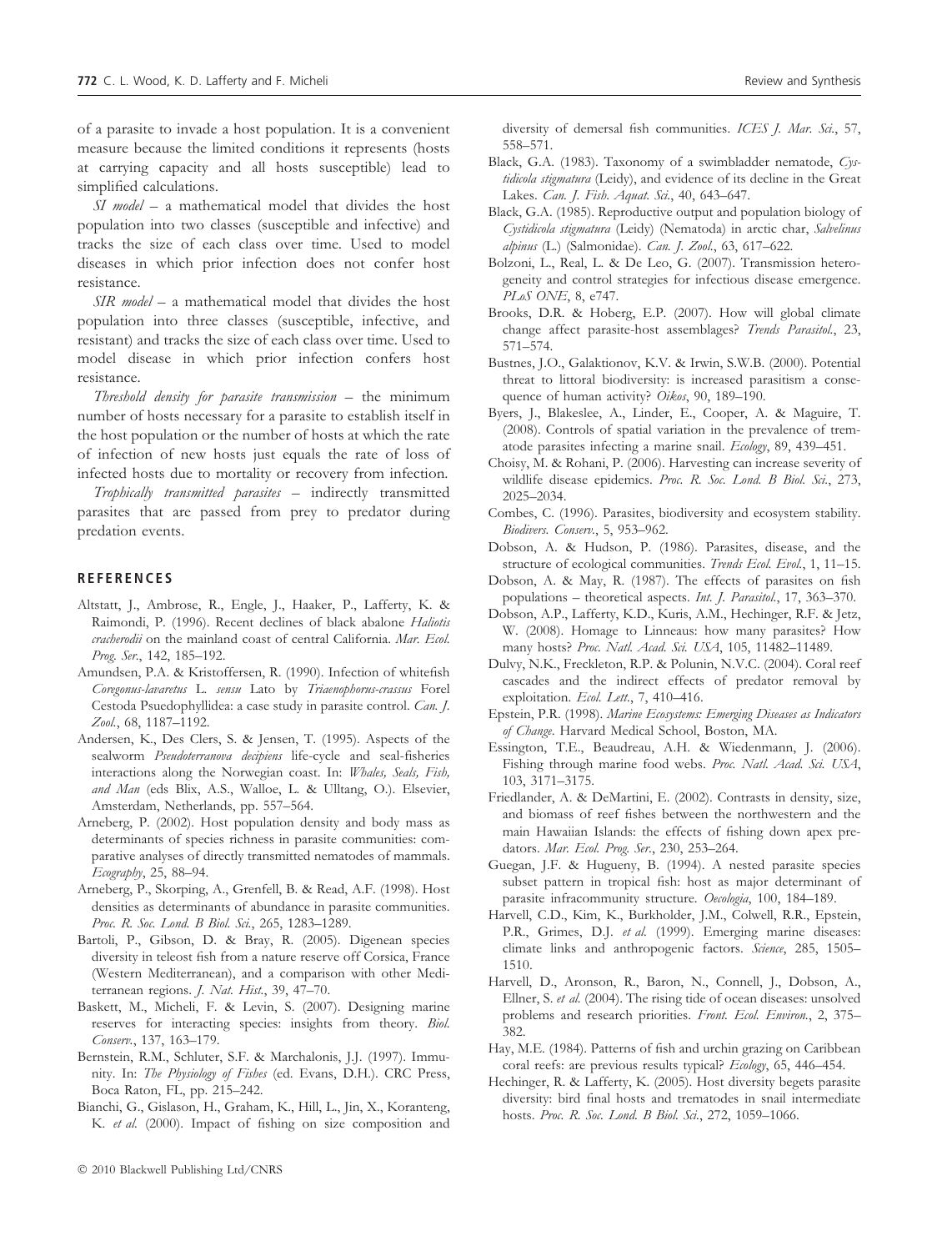- Hechinger, R.F., Lafferty, K.D. & Kuris, A.M. (2008). Trematodes indicate animal biodiversity in the Chilean intertidal and Lake Tanganyika. J. Parasitol., 94, 966–968.
- Hoberg, E.P. & Brooks, D.R. (2008). A macroevolutionary mosaic: episodic host-switching, geographical colonization and diversification in complex host-parasite systems. J. Biogeogr., 35, 1533– 1550.
- Hochachka, W. & Dhondt, A. (2000). Density-dependent decline of host abundance resulting from a new infectious disease. Proc. Natl. Acad. Sci. USA, pp. 5303-5306.
- Hockey, P.A.R. & Branch, G.M. (1994). Conserving marine biodiversity on the African coast: implications of a terrestrial perspective. Aquat. Conserv. Mar. Freshw. Ecosyst., 4, 345-362.
- Holmes, J.C. (1996). Parasites as threats to biodiversity in shrinking ecosystems. Biodivers. Conserv., 5, 975–983.
- Holt, R.D. & Roy, M. (2007). Predation can increase the prevalence of infectious disease. Am. Nat., 169, 690–699.
- Hotelling, H. (1953). New light on the correlation coefficient and its transforms. J. R. Stat. Soc. B, 15, 193–232.
- Hudson, P.J. & Dobson, A.P. (1995). Macroparasites: observed patterns in naturally fluctuating animal populations. In: Ecology of Infectious Diseases in Natural Populations (eds Grenfell, B.T. & Dobson, A.P.). Cambridge University Press, Cambridge, UK, pp. 144–176.
- Hudson, P., Dobson, A. & Lafferty, K. (2006). Is a healthy ecosystem one that is rich in parasites? Trends Ecol. Evol., 21, 381–385.
- Hughes, T.P. (1994). Catastrophes, phase shifts, and largescale degradation of a Caribbean coral reef. Science, 265, 1547-1551.
- Hunte, W., Cote, I. & Tomascik, T. (1986). On the dynamics of the mass mortality of Diadema antillarum in Barbados. Coral Reefs, 4, 135–139.
- Huspeni, T.C. & Lafferty, K.D. (2004). Using larval trematodes that parasitize snails to evaluate a saltmarsh restoration project. Ecol. Appl., 14, 795–804.
- Jackson, J.B., Kirby, M.X., Berger, W.H., Bjorndal, K.A. & Botsford, L.W. (2001). Historical overfishing and the recent collapse of coastal ecosystems. Science, 293, 629–637.
- Jennings, S. & Blanchard, J. (2004). Fish abundance with no fishing: predictions based on macroecological theory. J. Anim. Ecol., 73, 632–642.
- Kuris, A. & Lafferty, K. (1992). Modeling crustacean fisheries effects of parasites on management strategies. Can. J. Fish. Aquat. Sci., 49, 327–336.
- Kuris, A., Blau, S., Paul, A., Shields, J. & Wickham, D. (1991). Infestation by brood symbionts and their impact on egg mortality of the red king crab, Paralithodes camtschatica. Can. J. Fish. Aquat. Sci., 48, 559-568.
- Kuris, A.M., Hechinger, R.F., Shaw, J.C., Whitney, K.L., Aguirre-Macedo, L., Boch, C.A. et al. (2008). Ecosystem energetic implications of parasite and free-living biomass in three estuaries. Nature, 454, 515–518.
- Lafferty, K.D. (1997). Environmental parasitology: what can parasites tell us about human impacts on the environment? Parasitol. Today, 13, 251–254.
- Lafferty, K.D. (2003). Is disease increasing or decreasing in the ocean, and does it impact or maintain biodiversity? J. Parasitol., 89, S101–S105.
- Lafferty, K.D. (2004). Fishing for lobsters indirectly increases epidemics in sea urchins. Ecol. Appl., 14, 1566–1573.
- Lafferty, K.D. & Gerber, L.R. (2002). Good medicine for conservation biology: the intersection of epidemiology and conservation theory. Conserv. Biol., 16, 593-604.
- Lafferty, K. & Holt, R. (2003). How should environmental stress affect the population dynamics of disease? Ecol. Lett., 6, 654–664.
- Lafferty, K. & Kuris, A. (1993). Mass mortality of abalone Haliotiscracherodii on the California Channel Islands – tests of epidemiologic hypotheses. Mar. Ecol. Prog. Ser., 96, 239–248.
- Lafferty, K. & Kuris, A. (1999). How environmental stress affects the impacts of parasites. Limnol. Oceanogr., 44, 925-931.
- Lafferty, K.D. & Kuris, A.M. (2002). Trophic strategies, animal diversity and body size. Trends Ecol. Evol., 17, 507-513.
- Lafferty, K. & Kuris, A. (2005). Parasitism and environmental disturbances. In: Parasitism and Ecosystems (eds Thomas, F., Renaud, F. & Guegan, J.-F.). Oxford University Press, Oxford, UK, pp. 113–123.
- Lafferty, K.D. & Kushner, D. (2000). Population regulation of the purple sea urchin, *Strongylocentrotus purpuratus*, at the California Channel Islands. In: Fifth California Channel Islands Symposium (eds Browne, D.R., Mitchell, K.L. & Chaney, H.W.). Minerals management Service, Santa Barbara, CA, pp. 379–381.
- Lafferty, K.D., Porter, J.W. & Ford, S.E. (2004). Are diseases increasing in the ocean? Ann. Rev. Ecol. Evol. Syst., 35, 31–54.
- Lafferty, K.D., Dobson, A.P. & Kuris, A.M. (2006). Parasites dominate food web links. Proc. Natl. Acad. Sci. USA, 103, 11211–11216.
- Lafferty, K.D., Shaw, J.C. & Kuris, A.M. (2008). Reef fishes have higher parasite richness at unfished Palmyra Atoll compared to fished Kiritimati Island. EcoHealth, 5, 338-345.
- Lawler, G.H. (1970). Parasites of coregonid fishes. In: Biology of coregonid fishes (eds Lindsey, C.C. & Woods, C.S.). University of Manitoba Press, Winnipeg, Canada, pp. 279–303.
- Lessios, H. (1988). Mass mortality of *Diadema antillarum* in the Caribbean: what have we learned? Annu. Rev. Ecol. Syst., 19, 371-393.
- Lo, C.M., Morand, S. & Galzin, R. (1998). Parasite diversity/host age and size relationship in three coral-reef fishes from French Polynesia. Int. J. Parasitol., 28, 1695–1708.
- Loot, G., Aldana, M. & Navarrete, S. (2005). Effects of human exclusion on parasitism in intertidal food webs of central Chile. Conserv. Biol., 19, 203–212.
- Lubchenco, J., Palumbi, S., Gaines, S. & Andelman, S. (2003). Plugging a hole in the ocean: the emerging science of marine reserves. Ecol. Appl., 13, S3–S7.
- Marcogliese, D. (2001). Implications of climate change for parasitism of animals in the aquatic environment. Can. J. Zool., 79, 1331–1352.
- Marteinsdottir, G. & Pardoe, H. (2008). Effects of fishing on inter and intra stock diversity of marine resources. In: Fisheries for Global Welfare and Environment, 5th World Fisheries Congress 2008 (eds Tsukamoto, K., Kawamura, T., Takeuchi, T., Beard, T.D. Jr & Kaiser, M.J.). Terrapub, Tokyo, Japan, pp. 27–43.
- McCallum, H., Barlow, N. & Hone, J. (2001). How should pathogen transmission be modelled? Trends Ecol. Evol., 16, 295-300.
- McCallum, H., Gerber, L. & Jani, A. (2005). Does infectious disease influence the efficacy of marine protected areas? A theoretical framework. J. Appl. Ecol., 42, 688–698.
- McClanahan, T.R. (1992). Resource utilization, competition, and predation: a model and example from coral reef grazers. Ecol. Modell., 61, 195–215.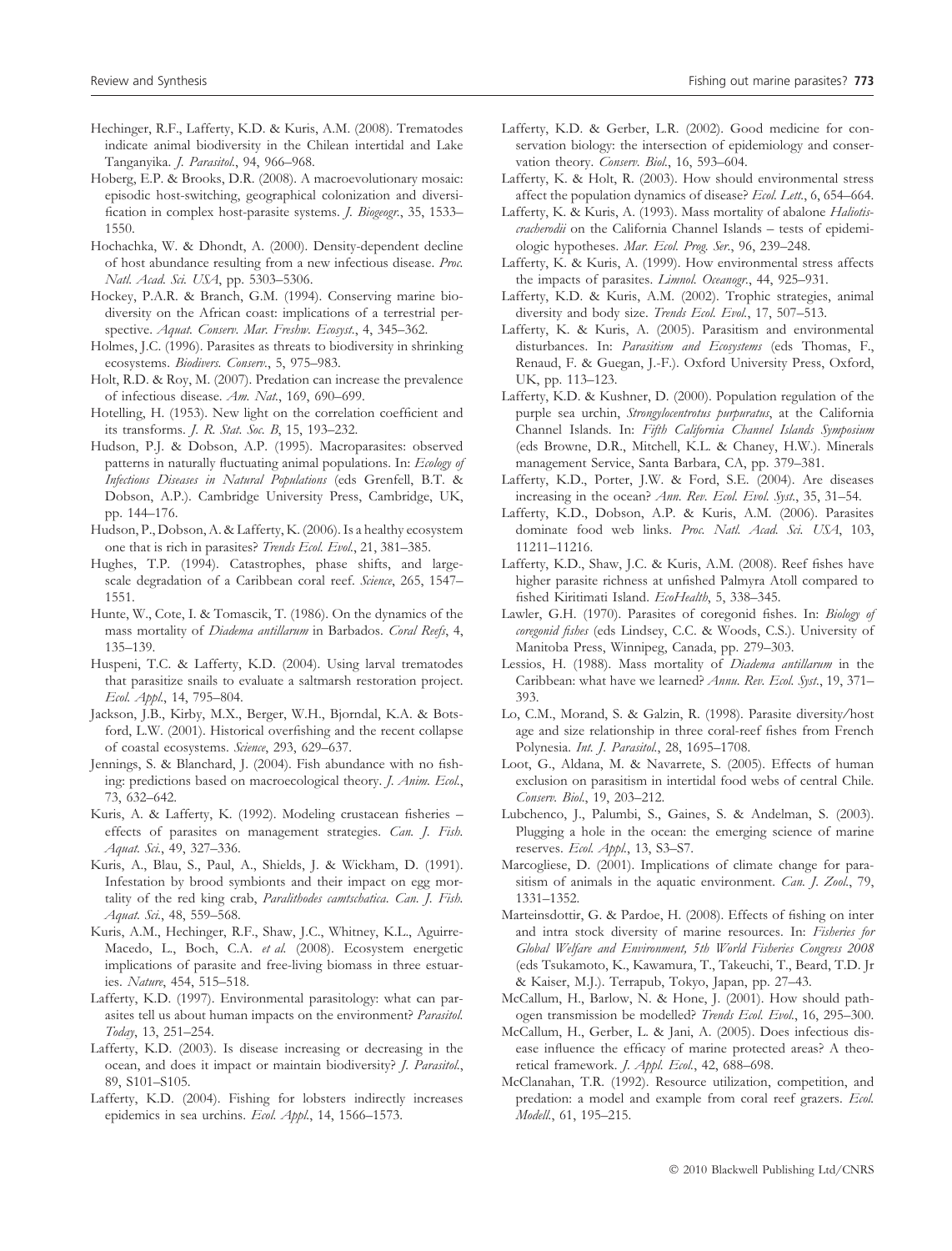- McClanahan, T.R., Nugues, M. & Mwachireya, S. (1994). Fish and sea urchin herbivory and competition in Kenyan coral reef lagoons: the role of reef management. *J. Exp. Mar. Biol. Ecol.*, 184, 237–254.
- McClenachan, L. (2008). Documenting loss of large trophy fish from the Florida Keys with historical photographs. Conserv. Biol., 23, 636–643.
- Minchella, D. & Scott, M. (1991). Parasitism a cryptic determinant of animal community structure. Trends Ecol. Evol., 6, 250– 254.
- Morand, S. & Poulin, R. (1998). Density, body mass, and parasite species richness of terrestrial mammals. Evol. Ecol., 12, 717–727.
- Mouritsen, K. & Poulin, R. (2002a). Parasitism, climate oscillations and the structure of natural communities. Oikos, 97, 462–468.
- Mouritsen, K. & Poulin, R. (2002b). Parasitism, community structure and biodiversity in intertidal ecosystems. Parasitology, 124, S101–S117.
- Musick, J.A., Harbin, M.M., Berkeley, S.A., Burgess, G.H., Eklund, A.M., Findley, L. et al. (2001). Marine, estuarine, and diadromous fish stocks at risk of extinction in North America (exclusive of Pacific salmonids). Fisheries, 25, 6–30.
- Myers, R. & Worm, B. (2003). Rapid worldwide depletion of predatory fish communities. Nature, 423, 280–283.
- Pacala, S.W. & Dobson, A.P. (1988). The relation between the number of parasites⁄ host and host age: Population dynamic causes and maximum likelihood estimation. Parasitology, 96, 197– 210.
- Packer, C., Holt, R.D., Hudson, P.J., Lafferty, K.D. & Dobson, A.P. (2003). Keeping the herds healthy and alert: Implications of predator control for infectious disease. Ecol. Lett., 6, 797– 802.
- Patterson, K.R. (1996). Modelling the impact of disease-induced mortality in an exploited population: the outbreak of the fungal parasite Ichthyophonus hoferi in the North Sea herring (Clupea harengus). Can. J. Fish. Aquat. Sci., 53, 2870–2887.
- Pauly, D. & Watson, R. (2005). Background and interpretation of the 'Marine Trophic Index' as a measure of biodiversity. Proc. R. Soc. Lond. B Biol. Sci., 360, 415-423.
- Pauly, D., Christensen, V., Dalsgaard, J., Froese, R. & Torres, F. (1998). Fishing down marine food webs. Science, 279, 860–863.
- Pauly, D., Christensen, V., Guenette, S., Pitcher, T.J., Sumaila, U.R., Walters, C.J. et al. (2002). Towards sustainability in world fisheries. Nature, 418, 689–695.
- Pauly, D., Watson, R. & Alder, J. (2005). Global trends in world fisheries: impacts on marine ecosystems and food security. Philos. Trans. R. Soc. B Biol. Sci., 360, 5–12.
- Pickett, S.T.A. (1989). Space-for-time substitution as an alternative to long-term studies. In: Long-Term Studies in Ecology: Approaches and Alternatives (ed Likens, G.E.). Springer-Verlag, New York, NY, pp. 110–135.
- Pinnegar, J., Polunin, N., Francour, P., Badalamenti, F., Chemello, R., Harmelin-Vivien, M. et al. (2000). Trophic cascades in benthic marine ecosystems: lessons for fisheries and protected-area management. Environ. Conserv., 27, 179–200.
- Poulin, R. (1999). The functional importance of parasites in animal communities: many roles at many levels? Int. J. Parasitol., 29, 903–914.
- Poulin, R. (2000). Variation in the intraspecific relationship between fish length and intensity of parasitic infection: biological and statistical causes. J. Fish Biol., 56, 123–137.
- Price, P., Westoby, M., Rice, B., Atsatt, P., Fritz, R., Thompson, J. et al. (1986). Parasite mediation in ecological interactions. Annu. Rev. Ecol. Syst., 17, 487–505.
- Rice, C.D. & Arkoosh, M.R. (2002). Immunological indicators of environmental stress and disease susceptibility in fishes. In: Biological Indicators of Aquatic Ecosystem Stress (ed Adams, S.M.). American Fisheries Society, Bethesda, MD, pp. 187–200.
- Sala, E. (1998). Fishing, trophic cascades, and the structure of algal assemblages: evaluation of an old but untested paradigm. Oikos, 82, 425–439.
- Sala, E. & Knowlton, N. (2006). Global marine biodiversity trends. Annu. Rev. Environ. Resour., 31, 93–122.
- Sanders, M.J. & Lester, R.J.G. (1981). Further observations on a bucephalid trematode infection in scallops (Pecten alba) in Port Phillip Bay, Victoria. Aust. J. Mar. Freshwat. Res., 32, 475– 478.
- Sandin, S.A., Smith, J.E., DeMartini, E.E., Dinsdale, E.A., Donner, S.D., Friedlander, A.M. et al. (2008). Baselines and degradation of coral reefs in the Northern Line Islands. PLoS ONE, 3, e1548.
- Sasal, P., Faliex, E. & Morand, S. (1996). Parasitism of Gobius bucchichii Steindachner, 1870 (Teleostei, Gobiidae) in protected and unprotected marine environments. J. Wildl. Dis., 32, 607– 613.
- Shaw, D.J., Grenfell, B.T. & Dobson, A.P. (1998). Patterns of macroparasite aggregation in wildlife host populations. Parasitology, 117, 597–610.
- Stevenson, C., Katz, L.S., Micheli, F., Block, B., Heiman, K.W., Perle, C. et al. (2007). High apex predator biomass on remote Pacific islands. Coral Reefs, 26, 47–51.
- Stokesbury, K.D.E., Harris, B.P., Marino, M.C. II & Nogueira, J.I. (2007). Sea scallop mass mortality in a Marine Protected Area. Mar. Ecol. Prog. Ser., 349, 151–158.
- Ternengo, S., Levron, C., Mouillot, D. & Marchand, B. (2009). Site influence in parasite distribution from fishes of the Bonifacio Strait Marine Reserve (Corsica Island, Mediterranean Sea). Parasitol. Res., 104, 1279–1287.
- Thomas, F., Renaud, F., de Meeus, T. & Poulin, R. (1998). Manipulation of host behaviour by parasites: Ecosystem engineering in the intertidal zone? Proc. R. Soc. Lond. B Biol. Sci., 265, 1091–1096.
- Vignon, M., Sasal, P., Johnson, R.L. & Galzin, R. (2010). Impact of shark-feeding tourism on surrounding fish populations off Moorea Island (French Polynesia). Mar. Freshw. Res., 61, 163– 169.
- Ward, J. & Lafferty, K. (2004). The elusive baseline of marine disease: are diseases in ocean ecosystems increasing? PLoS Biol., 2, 542–547.
- Wood, C.L., Byers, J.E., Cottingham, K.L., Altman, I., Donahue, M.J. & Blakeslee, A.M.H. (2007). Parasites alter community structure. Proc. Natl. Acad. Sci. USA, 104, 9335-9339.
- Zelmer, D.A. & Arai, H.P. (1998). The contributions of host age and size to the aggregated distribution of parasites in yellow perch, Perca flavescens, from Garner Lake, Alberta, Canada. J. Parasitol., 84, 24–28.